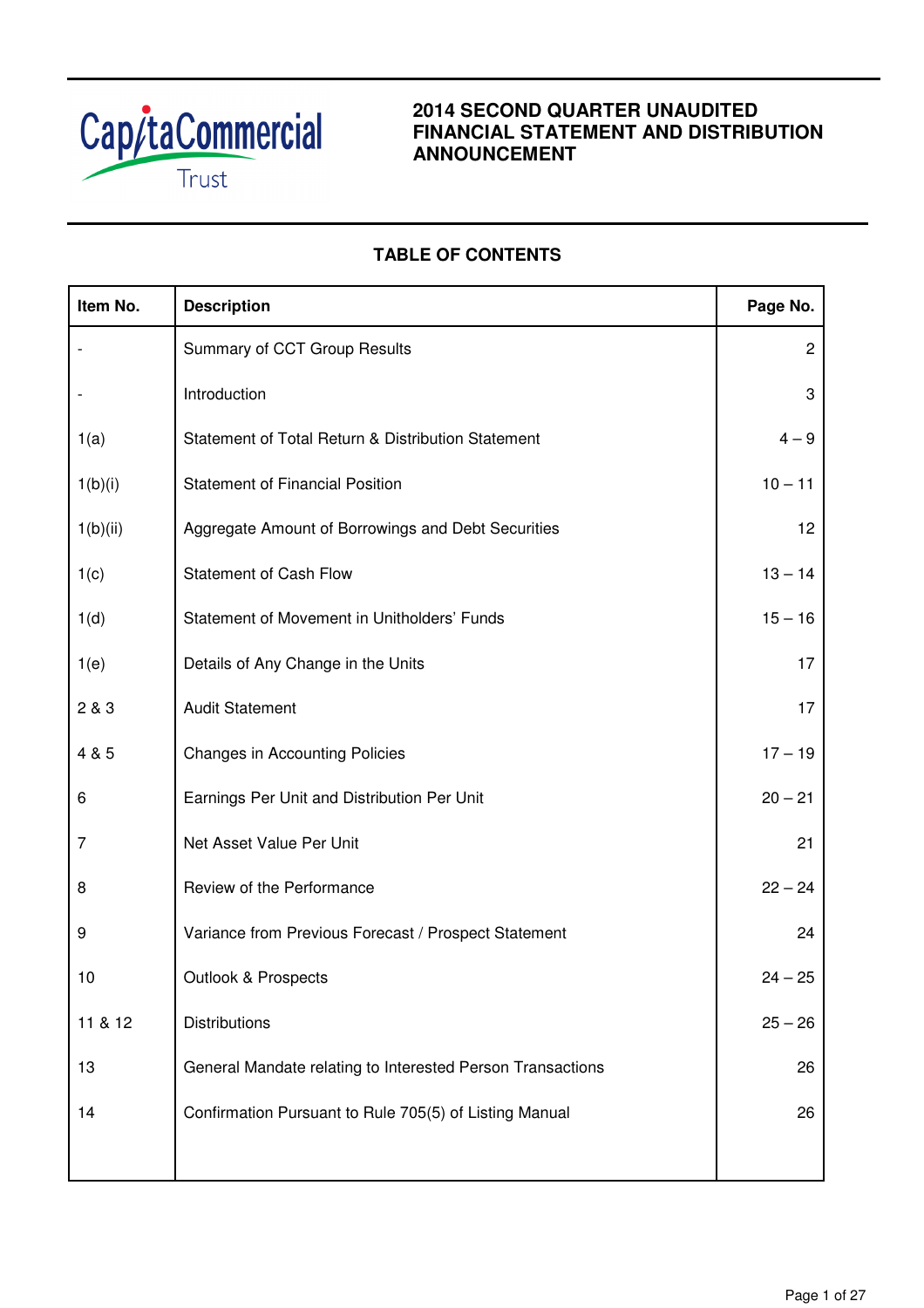### **SUMMARY OF CCT GROUP RESULTS**

|                                       | 2Q 2014      | 2Q 2013 <sup>(1)</sup> | Change    | 1H 2014       | 1H 2013 <sup>(1)</sup> | Change    |
|---------------------------------------|--------------|------------------------|-----------|---------------|------------------------|-----------|
|                                       |              |                        | $\%$      |               |                        | $\%$      |
| Gross Revenue (S\$'000)               | 65,826       | 63,782                 | 3.2       | 129,827       | 125,810                | 3.2       |
| Net Property Income (S\$'000)         | 51,997       | 50,222                 | 3.5       | 102,700       | 100,176                | 2.5       |
| Distributable Income (S\$'000)        | 64,100       | 59,557                 | 7.6       | 124,029       | 115,260                | 7.6       |
| - Taxable (S\$'000)                   | 61,750       | 59,557                 | 3.7       | 121,679       | 115,260                | 5.6       |
| - Tax-exempt (S\$'000)                | 2,350        |                        | <b>NM</b> | 2,350         |                        | <b>NM</b> |
| Distribution Per Unit ("DPU") (cents) | $2.18^{(2)}$ | 2.07                   | 5.3       | 4.22 $(2, 3)$ | 4.01                   | 5.2       |
| - Taxable (cents)                     | 2.10         | 2.07                   | 1.4       | 4.14          | 4.01                   | 3.2       |
| - Tax-exempt (cents)                  | 0.08         | $\blacksquare$         | <b>NM</b> | 0.08          | $\blacksquare$         | <b>NM</b> |

Notes:

(1) 2Q 2013 and 1H 2013 have been restated with the adoption of FRS 111 Joint Arrangements which came into effect from 1 January 2014. Please refer to paragraph 5 on page 17 for the effects of change arising from the adoption of FRS 111 Joint Arrangements.

- (2) The estimated DPU for 2Q 2014 and 1H 2014 were computed on the basis that none of the outstanding convertible bonds due 2015 ("CB 2015") or convertible bonds due 2017 ("CB 2017") collectively known as "Convertible Bonds", is converted into CCT units ("Units") on or before books closure date. Accordingly, the actual quantum of DPU may differ if any of these Convertible Bonds is converted into Units on or before books closure date. Subsequent to 30 June 2014 and up till the date of this announcement, principal amount of S\$0.75 million of CB 2015 was converted into 0.6 million Units.
- (3) DPU for 1H 2014 of 4.22 cents consisted of the adjusted DPU of 2.04 cents from 2.08 cents for 1Q 2014 and DPU of 2.18 cents for 2Q 2014. The adjustment takes into account the conversion of the principal amount of S\$61.5 million of CB 2015 into 51.6 million Units and payment of asset management fees of 2.1 million Units that were entitled to the distributable income for 1H 2014.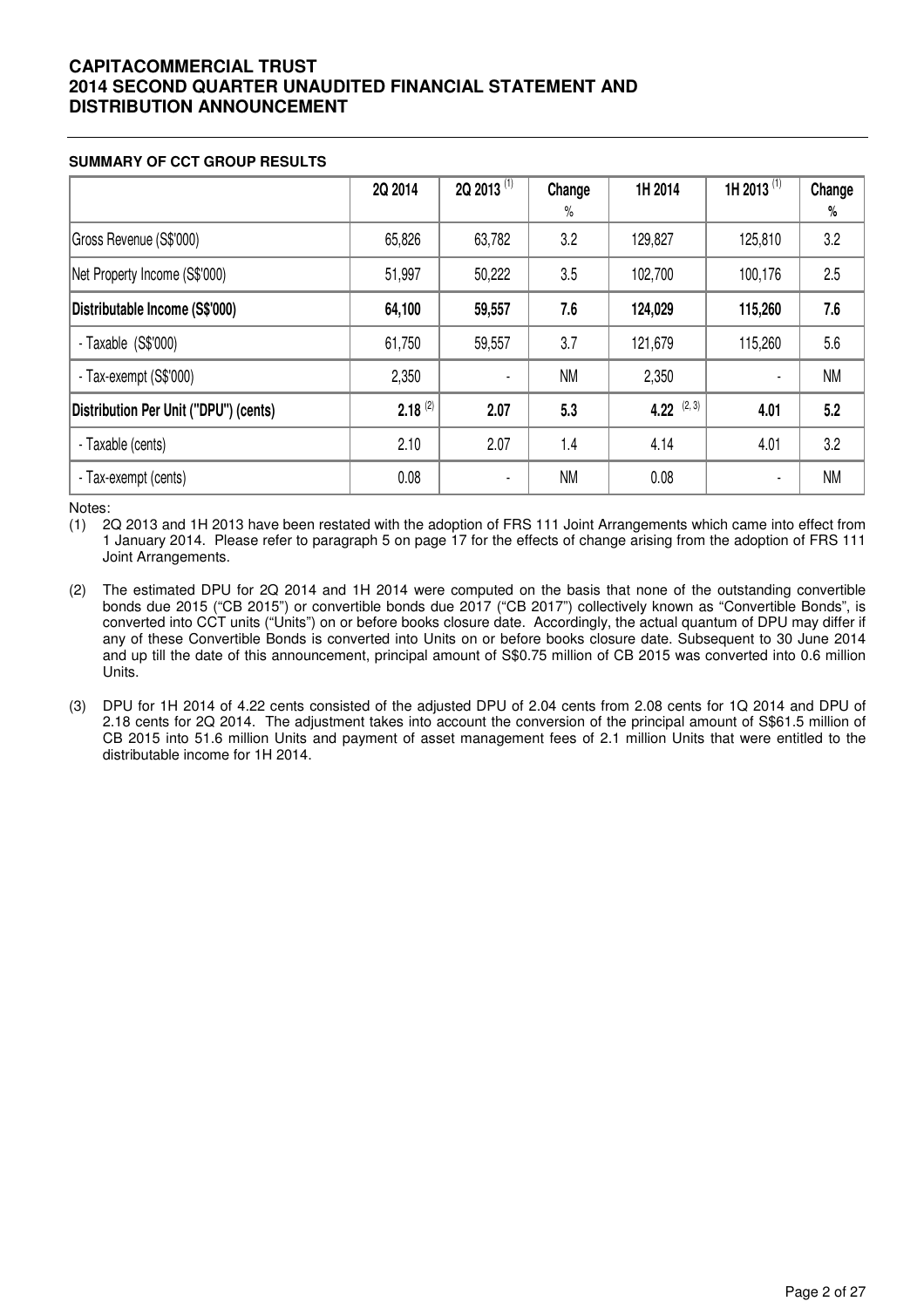### **INTRODUCTION**

CapitaCommercial Trust ("CCT") was established pursuant to a trust deed dated 6 February 2004 (as amended) executed between CapitaCommercial Trust Management Limited as manager of CCT (the "Manager") and HSBC Institutional Trust Services (Singapore) Limited as trustee of CCT (the "CCT Trustee").

As of 30 June 2014, CCT Group's portfolio consists of Capital Tower, Six Battery Road, One George Street, Raffles City Singapore (through CCT's 60.0% interest in RCS Trust), HSBC Building, Bugis Village, Golden Shoe Car Park, Wilkie Edge, Twenty Anson (through CCT's 100.0% equity interest in FirstOffice Pte. Ltd. ("FOPL")) and CapitaGreen that is currently under development (through CCT's 40.0% interest in MSO Trust).

In Malaysia, CCT has a 30.0% stake in Quill Capita Trust ("QCT") and a 7.4% stake in the Malaysia Commercial Development Fund ("MCDF"). MCDF has divested all its assets and is currently under members' voluntary liquidation.

During 2Q 2014, a total of S\$61.5 million of CB 2015 were converted into 51.6 million of Units. In addition, S\$83.25 million of CB 2015 were repurchased. Subsequent to 30 June 2014, S\$1.0 million of CB 2015 were repurchased and a further S\$0.75 million of CB 2015 were converted into 0.6 million of Units.

| Distribution                                | From 1 January 2014 to 30 June 2014                       |  |  |  |  |
|---------------------------------------------|-----------------------------------------------------------|--|--|--|--|
| Distribution Type                           | Taxable income                                            |  |  |  |  |
|                                             | Tax-exempt income<br>ii)                                  |  |  |  |  |
| Estimated Distribution Rates <sup>(1)</sup> | Taxable income distribution 4.14 cents per unit           |  |  |  |  |
|                                             | Tax-exempt income distribution 0.08 cents per unit<br>ii) |  |  |  |  |
| Books Closure Date                          | Tuesday, 29 July 2014                                     |  |  |  |  |
| Payment Date                                | Tuesday, 26 August 2014                                   |  |  |  |  |

### **DISTRIBUTION AND BOOKS CLOSURE DATE**

Note:

<sup>(1)</sup> The above estimated DPU is computed on the basis that none of the Convertible Bonds is converted into Units on or before books closure date. Accordingly, the actual quantum of DPU may differ if any of these Convertible Bonds is converted into Units on or before books closure date. Subsequent to 30 June 2014, S\$0.75 million of the CB 2015 was converted into 0.6 million Units. However the DPU remains the same at 2.18 cents and 4.22 cents for 2Q 2014 and 1H 2014 respectively.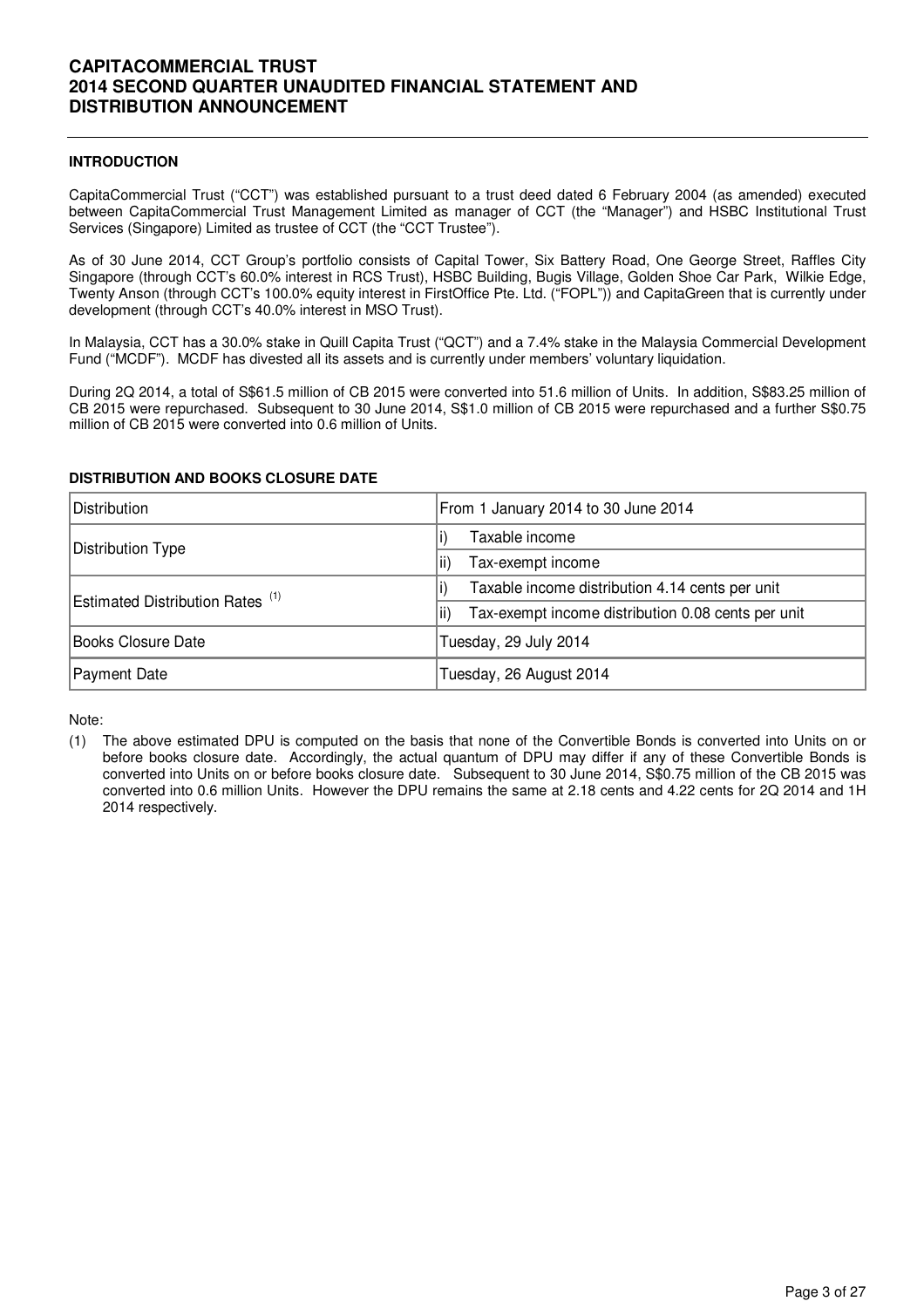### **1(a)(i) Statement of Total Return & Distribution Statement (2Q 2014 vs 2Q 2013)**

|                                                                       |                |           | Group                 |           | <b>Trust</b> |           |           |  |
|-----------------------------------------------------------------------|----------------|-----------|-----------------------|-----------|--------------|-----------|-----------|--|
| <b>Statement of Total Return</b>                                      | Note           | 2Q 2014   | 2Q 2013               | Change    | 2Q 2014      | 2Q 2013   | Change    |  |
|                                                                       |                | S\$'000   | (Restated)<br>S\$'000 | $\%$      | S\$'000      | S\$'000   | $\%$      |  |
| Gross rental income                                                   |                | 58,192    | 52,981                | 9.8       | 53,989       | 48,797    | 10.6      |  |
| Car park income                                                       |                | 2,935     | 2,824                 | 3.9       | 2,884        | 2,777     | 3.9       |  |
| Other income                                                          | 1              | 4,699     | 7,977                 | (41.1)    | 3,298        | 6,750     | (51.1)    |  |
| Gross revenue                                                         |                | 65,826    | 63,782                | 3.2       | 60,171       | 58,324    | 3.2       |  |
| Property management fees                                              |                | (1, 463)  | (1, 410)              | 3.8       | (1, 332)     | (1, 277)  | 4.3       |  |
| Property tax                                                          | $\overline{c}$ | (4,863)   | (3,742)               | 30.0      | (4, 449)     | (3,401)   | 30.8      |  |
| Other property operating expenses                                     | 3              | (7, 503)  | (8, 408)              | (10.8)    | (6,681)      | (7, 712)  | (13.4)    |  |
| Property operating expenses                                           |                | (13, 829) | (13, 560)             | 2.0       | (12, 462)    | (12, 390) | 0.6       |  |
| Net property income                                                   | 4              | 51,997    | 50,222                | 3.5       | 47,709       | 45,934    | 3.9       |  |
| Interest income                                                       | 5              | 916       | 920                   | (0.4)     | 3,976        | 3,980     | (0.1)     |  |
| Investment income                                                     | 6              |           |                       |           | 20,745       | 20,109    | 3.2       |  |
| Amortisation of intangible asset                                      | 7              | (1, 219)  | (988)                 | 23.4      | (1, 219)     | (988)     | 23.4      |  |
| Asset management fees:                                                |                |           |                       |           |              |           |           |  |
| - Base fees                                                           |                | (1, 217)  | (1, 191)              | 2.2       | (1, 217)     | (1, 191)  | 2.2       |  |
| - Performance fees                                                    |                | (2, 127)  | (1,986)               | 7.1       | (2, 127)     | (1,986)   | 7.1       |  |
| Trust expenses                                                        | 8              | (508)     | (1,044)               | (51.3)    | (491)        | (1,004)   | (51.1)    |  |
| Finance costs                                                         | 9              | (9, 450)  | (10,096)              | (6.4)     | (9,450)      | (10,089)  | (6.3)     |  |
| Net income before share of results of associate<br>and joint ventures |                | 38,392    | 35,837                | 7.1       | 57,926       | 54,765    | 5.8       |  |
| Share of results of associate                                         | 10             | 953       | 974                   | (2.2)     |              |           |           |  |
| Share of results of joint ventures                                    | 11             | 59,297    | 34,222                | 73.3      |              |           |           |  |
| Net income                                                            |                | 98,642    | 71,033                | 38.9      | 57,926       | 54,765    | 5.8       |  |
| Premium on repurchase of convertible bonds                            | 12             | (1,933)   |                       | <b>NM</b> | (1,933)      |           | <b>NM</b> |  |
| Net gain in fair value of investment properties                       | 13             | 53,342    | 68,792                | (22.5)    | 53,780       | 68,831    | (21.9)    |  |
| Total return for the period before tax                                |                | 150,051   | 139,825               | 7.3       | 109,773      | 123,596   | (11.2)    |  |
| Tax expense                                                           |                | (1)       |                       | <b>NM</b> |              |           |           |  |
| Total return for the period after tax                                 |                | 150,050   | 139,825               | 7.3       | 109,773      | 123,596   | (11.2)    |  |
| <b>Distribution Statement</b>                                         |                |           |                       |           |              |           |           |  |
| Net income before share of results of associate and<br>joint ventures |                | 38,392    | 35,837                | 7.1       | 57,926       | 54,765    | 5.8       |  |
| Net tax and other adjustments                                         | 14             | 2,614     | 3,611                 | (27.6)    | 3,824        | 4,792     | (20.2)    |  |
| Distributable income from joint venture                               | 15             | 20,744    | 20,109                | 3.2       |              |           |           |  |
| Income available for distribution to unitholders                      |                | 61,750    | 59,557                | 3.7       | 61,750       | 59,557    | 3.7       |  |
| Tax-exempt income released                                            | 16             | 2,350     |                       | ΝM        | 2,350        |           | <b>NM</b> |  |
| Distributable income to unitholders                                   |                | 64,100    | 59,557                | 7.6       | 64,100       | 59,557    | 7.6       |  |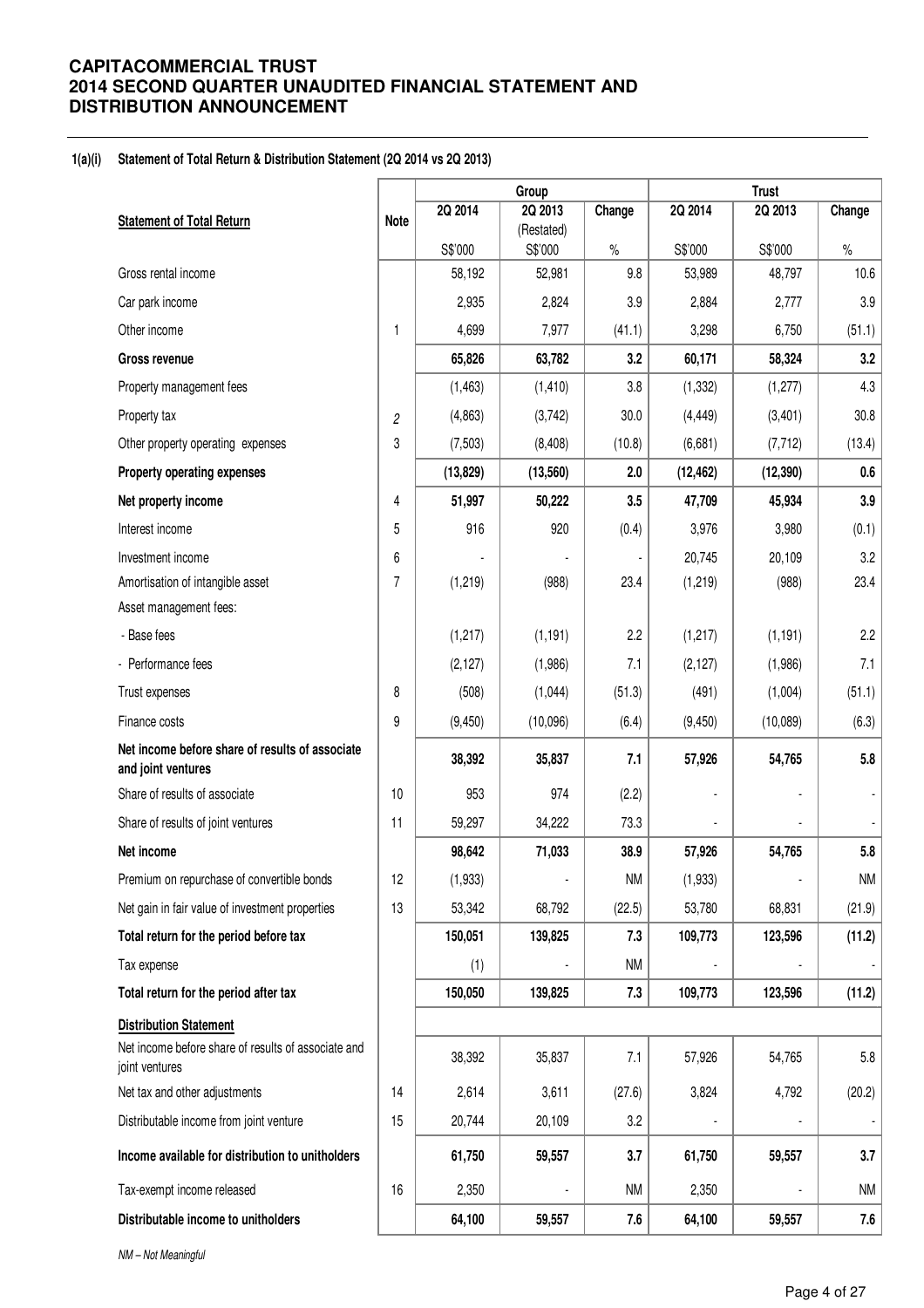#### Notes:

- (1) Other income includes the following:
	- (a) Yield protection income of S\$4.0 million in 2Q 2013 for One George Street pursuant to the Deed of Yield Protection in connection with the purchase of One George Street from CapitaLand Singapore Limited ("CLS) whereby CLS guaranteed the net property income of S\$49.5 million per annum. The Deed of Yield Protection expired on 10 July 2013. Therefore, there was no yield protection income for One George Street for 2Q 2014;
	- (b) Yield stabilization income of S\$1.2 million accrued in 2Q 2014 for Twenty Anson (2Q 2013: S\$1.0 million). The amount was accrued pursuant to a Deed of Yield Stabilization dated 22 March 2012 in relation with the acquisition of 100.0% equity interest in FOPL, whereby a yield stabilization sum of S\$17.1 million was provided by the vendors to achieve a stabilized yield of up to 5.5% per annum of the property purchase value of S\$430.0 million, for a period of 3.5 years from 22 March 2012. For 2Q 2014, the yield stabilization sum was computed based on a net property yield of 4.0% per annum of the property purchase value of S\$430.0 million; and
	- (c) Other operating income such as recovery from tenants and licence income which have remained stable.
- (2) The increase in property tax in 2Q 2014 from 2Q 2013 was due to higher annual values and lower vacancy refunds received.
- (3) Other property operating expenses in 2Q 2014 was lower compared with that of 2Q 2013 mainly due to less ad hoc maintenance required and lower marketing fees.
- (4) The following items have been included in arriving at net property income:

|         | Group      |        | Trust   |         |        |  |  |
|---------|------------|--------|---------|---------|--------|--|--|
| 2Q 2014 | 2Q 2013    | Change | 2Q 2014 | 2Q 2013 | Change |  |  |
|         | (Restated) |        |         |         |        |  |  |
| S\$'000 | S\$'000    | %      | S\$'000 | S\$'000 | %      |  |  |
| (411)   | 137        | NM     | (457)   | 1351    | NMl    |  |  |

Depreciation & amortisation of lease incentives

(5) Interest income includes the following:

|                                                      |         | Group      |        | Trust   |                 |        |  |
|------------------------------------------------------|---------|------------|--------|---------|-----------------|--------|--|
|                                                      | 2Q 2014 | 2Q 2013    | Change | 2Q 2014 | 2Q 2013         | Change |  |
|                                                      |         | (Restated) |        |         |                 |        |  |
|                                                      | S\$'000 | S\$'000    | %      | S\$'000 | S\$'000         | %      |  |
| Interest income from cash balance                    | 40      | 44         | (9.1)  | 28      | 32 <sub>2</sub> | (12.5) |  |
| Interest income from shareholder's loan to MSO Trust | 876     | 876        |        | 876     | 876             |        |  |
| Interest income from shareholder's loan to FOPL      |         |            |        | 3,072   | 3,072           |        |  |
| Total                                                | 916     | 920        | (0.4)  | 3.976   | 3,980           | (0.1)  |  |

(6) Investment income for the Trust relates to income distribution from RCS Trust.

- (7) This relates to the amortisation of yield stabilization sum in relation to FOPL. The amount was computed based on 4.0% per annum of the property value of S\$430.0 million less the net property income of existing leases of Twenty Anson.
- (8) Trust expenses were lower in 2Q 2014 as compared to 2Q 2013 due mainly to lower unitholders expenses and professional fees incurred.
- (9) Finance costs include the following:

|                                    |         | Group      |        |         | <b>Trust</b> |        |  |  |
|------------------------------------|---------|------------|--------|---------|--------------|--------|--|--|
|                                    | 2Q 2014 | 2Q 2013    | Change | 2Q 2014 | 2Q 2013      | Change |  |  |
|                                    |         | (Restated) |        |         |              |        |  |  |
|                                    | S\$'000 | S\$'000    | $\%$   | S\$'000 | S\$'000      | $\%$   |  |  |
| Interest cost                      | 7,271   | 7,629      | (4.7)  | 7,271   | 7,629        | (4.7)  |  |  |
| Amortisation and transaction costs | 2.179   | 2.467      | (11.7) | 2,179   | 2.460        | (11.4) |  |  |
| Total                              | 9,450   | 10,096     | (6.4)  | 9,450   | 10,089       | (6.3)  |  |  |

(10) Share of results of associate relates to CCT's 30.0% share of QCT's results on a 3-month lag basis.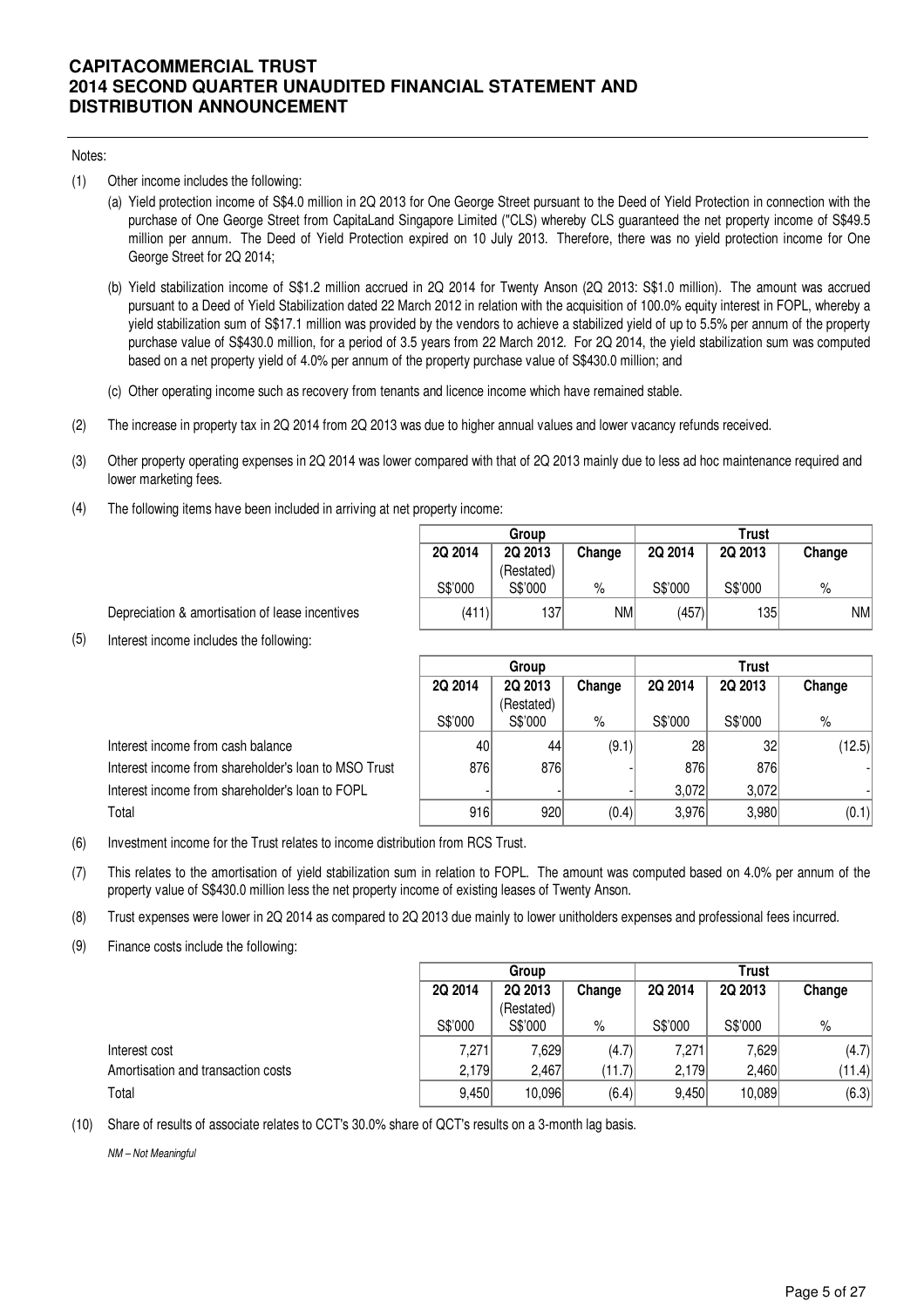(11) Share of results of joint ventures relates to CCT's 60.0% interest of RCS Trust and CCT's 40.0% interest of MSO Trust, which are derived as follows:

|                                                                    |          | Group      |        |
|--------------------------------------------------------------------|----------|------------|--------|
|                                                                    | 2Q 2014  | 2Q 2013    | Change |
|                                                                    |          | (Restated) |        |
|                                                                    | S\$'000  | S\$'000    | $\%$   |
| Gross revenue                                                      | 34,650   | 33,729     | 2.7    |
| Property operating expenses                                        | (9,283)  | (9,091)    | 2.1    |
| Net property income                                                | 25,367   | 24,638     | 3.0    |
| Finance costs                                                      | (5, 152) | (5,048)    | 2.1    |
| Net change in fair value of investment property                    | 29,322   | 16,516     | 77.5   |
| Net change in fair value of investment property under construction | 12,160   | 400        | NM     |
| Others                                                             | (2,400)  | (2, 284)   | 5.1    |
| Net profit of joint ventures (after tax)                           | 59,297   | 34,222     | 73.3   |

- (12) This relates to the premium on repurchase of principal amount of S\$83.25 million CB 2015 in 2Q 2014. The premium does not affect distributable income.
- (13) This relates to the revaluation gains of investment properties for the respective periods.
- (14) Included in net tax and other adjustments are the following:

|                                             |         | Group      |        | <b>Trust</b> |         |        |  |
|---------------------------------------------|---------|------------|--------|--------------|---------|--------|--|
|                                             | 2Q 2014 | 2Q 2013    | Change | 2Q 2014      | 2Q 2013 | Change |  |
|                                             |         | (Restated) |        |              |         |        |  |
|                                             | S\$'000 | S\$'000    | $\%$   | S\$'000      | S\$'000 | $\%$   |  |
| Asset management fee payable in Units       | 930     | 1,051      | (11.5) | 930          | 1,051   | (11.5) |  |
| Trustee's fees                              | 154     | 151        | 2.0    | 154          | 151     | 2.0    |  |
| Amortisation and transaction costs          | 2,179   | 2,467      | (11.7) | 2,179        | 2,460   | (11.4) |  |
| Net profits from subsidiaries (14a)         | (1,027) | (625)      | 64.3   |              |         |        |  |
| Temporary differences and other adjustments | 378     | 567        | (33.3) | 561          | 1,130   | (50.4) |  |
| Total                                       | 2,614   | 3,611      | (27.6) | 3,824        | 4,792   | (20.2) |  |

(14a) Included in net profits from subsidiaries were mainly profits from FOPL of S\$1.0 million (2Q 2013: S\$0.6 million).

(15) Distributable income from joint venture relates to CCT's 60.0% interest in RCS Trust's taxable income.

(16) In 2Q 2014, this relates to the release of QCT's retained tax-exempt income.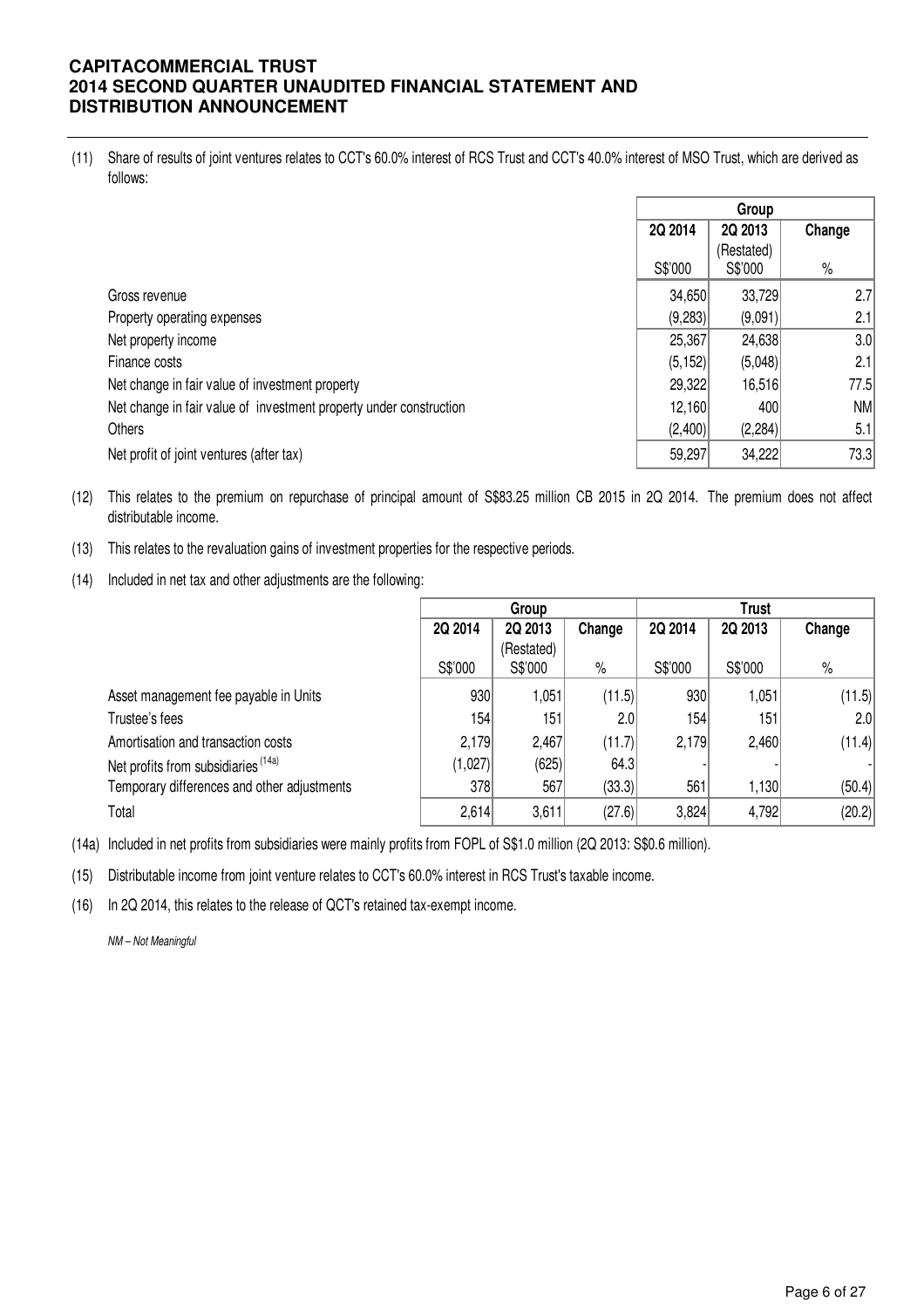#### **1(a)(ii) Statement of Total Return & Distribution Statement (1H 2014 vs 1H 2013)**

|                                                                       |                | Group     |                         |           |           | <b>Trust</b> |           |
|-----------------------------------------------------------------------|----------------|-----------|-------------------------|-----------|-----------|--------------|-----------|
| <b>Statement of Total Return</b>                                      | <b>Note</b>    | 1H 2014   | 1H 2013<br>(Restated) * | Change    | 1H 2014   | 1H 2013      | Change    |
|                                                                       |                | S\$'000   | S\$'000                 | $\%$      | S\$'000   | S\$'000      | $\%$      |
| Gross rental income                                                   |                | 115,270   | 105,606                 | 9.2       | 107,105   | 97,589       | 9.8       |
| Car park income                                                       |                | 5,762     | 5,565                   | 3.5       | 5,662     | 5,472        | 3.5       |
| Other income                                                          | 1              | 8,795     | 14,639                  | (39.9)    | 6,045     | 12,033       | (49.8)    |
| <b>Gross revenue</b>                                                  |                | 129,827   | 125,810                 | 3.2       | 118,812   | 115,094      | 3.2       |
| Property management fees                                              |                | (2,887)   | (2,809)                 | 2.8       | (2,624)   | (2, 546)     | 3.1       |
| Property tax                                                          |                | (9,409)   | (7, 121)                | 32.1      | (8,603)   | (6, 438)     | 33.6      |
| Other property operating expenses                                     |                | (14, 831) | (15,704)                | (5.6)     | (13, 414) | (14, 463)    | (7.3)     |
| Property operating expenses                                           |                | (27, 127) | (25, 634)               | 5.8       | (24, 641) | (23, 447)    | 5.1       |
| Net property income                                                   | $\overline{c}$ | 102,700   | 100,176                 | 2.5       | 94,171    | 91,647       | 2.8       |
| Interest income                                                       | 3              | 1,845     | 1,876                   | (1.7)     | 7,932     | 7,964        | (0.4)     |
| Investment income                                                     | 4              |           |                         |           | 42,824    | 41,644       | 2.8       |
| Amortisation of intangible asset                                      | 5              | (2, 407)  | (2,276)                 | 5.8       | (2,407)   | (2,276)      | 5.8       |
| Asset management fees:                                                |                |           |                         |           |           |              |           |
| - Base fees                                                           |                | (2, 406)  | (2, 352)                | 2.3       | (2, 406)  | (2, 352)     | 2.3       |
| - Performance fees                                                    |                | (4,266)   | (3,916)                 | 8.9       | (4,266)   | (3,916)      | 8.9       |
| Trust expenses                                                        | 6              | (1,267)   | (1,752)                 | (27.7)    | (1,231)   | (1,694)      | (27.3)    |
| Finance costs                                                         | 7              | (19, 150) | (23,063)                | (17.0)    | (19, 138) | (23,050)     | (17.0)    |
| Net income before share of results of associate and<br>joint ventures |                | 75,049    | 68,693                  | 9.3       | 115,479   | 107,967      | 7.0       |
| Share of profit of associate                                          | 8              | 2,005     | 1,950                   | 2.8       |           |              |           |
| Share of results of joint ventures                                    | 9              | 77,449    | 51,908                  | 49.2      |           |              |           |
| Net income                                                            |                | 154,503   | 122,551                 | 26.1      | 115,479   | 107,967      | $7.0$     |
| Gain on remeasurement of financial derivatives                        | 10             |           | 2,519                   | <b>NM</b> |           | 2,519        | <b>NM</b> |
| Premium on repurchase of convertible bonds                            | 11             | (1,933)   |                         | <b>NM</b> | (1,933)   |              | <b>NM</b> |
| Net gain in fair value of investment properties                       | 12             | 53,342    | 68,792                  | (22.5)    | 53,780    | 68,831       | (21.9)    |
| Total return for the year before tax                                  |                | 205,912   | 193,862                 | 6.2       | 167,326   | 179,317      | (6.7)     |
| Income tax                                                            |                | (1)       |                         | <b>NM</b> |           |              |           |
| Total return for the year after tax                                   |                | 205,911   | 193,862                 | 6.2       | 167,326   | 179,317      | (6.7)     |
| <b>Distribution Statement</b>                                         |                |           |                         |           |           |              |           |
| Net income before share of results of associate and joint<br>ventures |                | 75,049    | 68,693                  | 9.3       | 115,479   | 107,967      | 7.0       |
| Net tax and other adjustments                                         | 13             | 5,737     | 6,921                   | (17.1)    | 7,937     | 9,094        | (12.7)    |
| Distributable income from associate and joint venture                 | 14             | 43,530    | 42,347                  | 2.8       |           |              |           |
| Distributable income retained                                         | 15             | (2,637)   | (2,701)                 | (2.4)     | (1,737)   | (1,801)      | (3.6)     |
| Income available for distribution to unitholders                      |                | 121,679   | 115,260                 | 5.6       | 121,679   | 115,260      | 5.6       |
| Tax-exempt income released                                            | 16             | 2,350     |                         | <b>NM</b> | 2,350     |              | <b>NM</b> |
| Distributable income to unitholders                                   |                | 124,029   | 115,260                 | 7.6       | 124,029   | 115,260      | 7.6       |

\* 1H 2013 have been restated with the adoption of FRS 111 Joint Arrangements. Please refer to paragraph 5 on page 17 for the effects of change arising from the adoption of FRS 111 Joint Arrangements. The adoption of FRS 111 has no impact on the total return for the period after tax and distributable income to unitholders.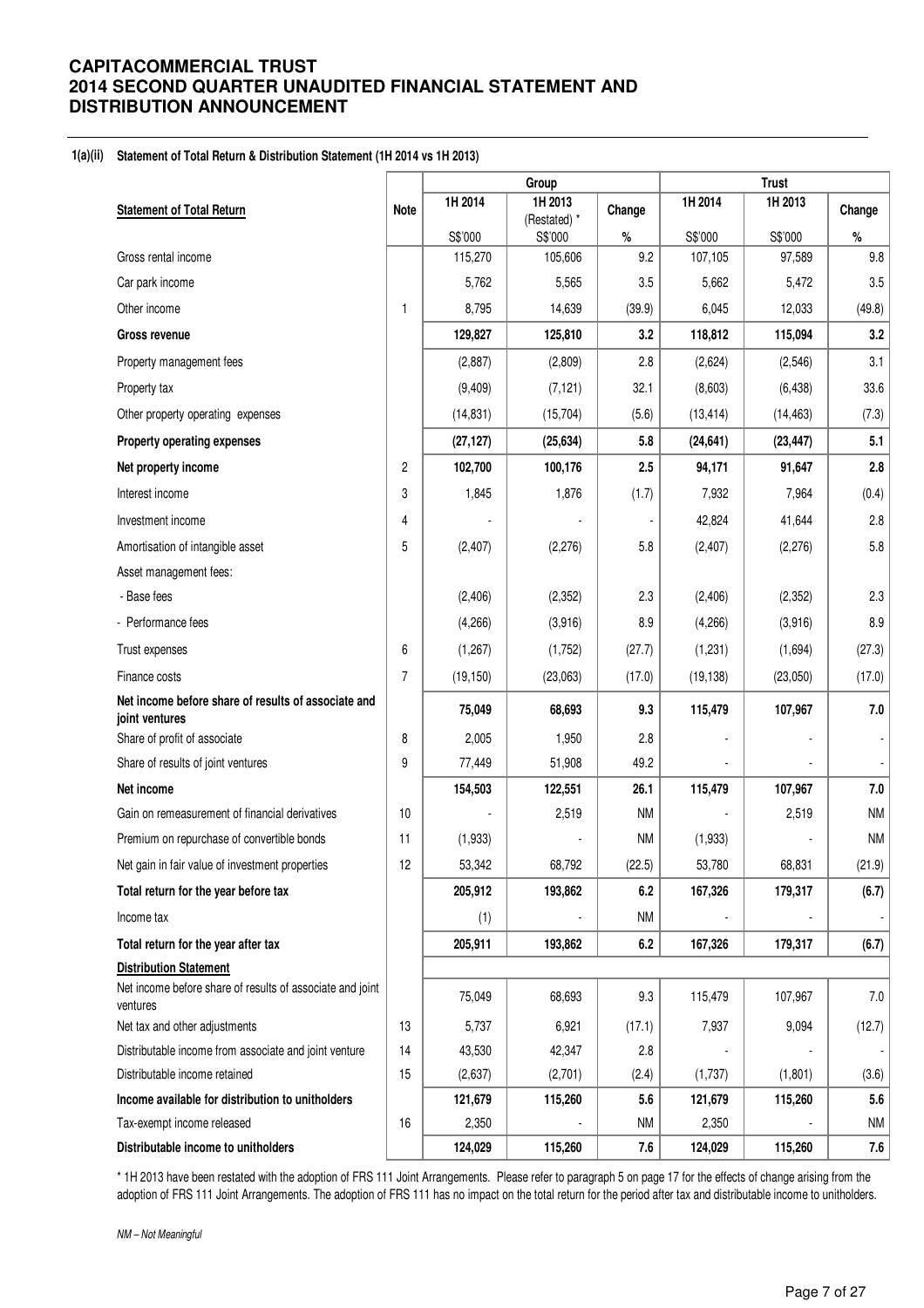### Notes:

- (1) Included in Other income in 1H 2014 was yield stabilization income of S\$2.4 million for Twenty Anson (1H 2013: S\$2.3 million). In 1H 2013, Other income had also included S\$7.4 million yield protection income from One George Street. Please refer to note (1) on page 5 for more details.
- (2) The following items have been included in arriving at net property income:-

|         | Group                 |        |         | <b>Trust</b> |           |
|---------|-----------------------|--------|---------|--------------|-----------|
| 1H 2014 | 1H 2013               | Change | 1H 2014 | 1H 2013      | Change    |
| S\$'000 | (Restated)<br>S\$'000 | $\%$   | S\$'000 | S\$'000      | $\%$      |
| (827)   | 692                   | NM     | (918)   | 689          | <b>NM</b> |

Depreciation and amortisation of rent incentives

(3) Interest income includes the following:-

|                                                      | Group   |            |        | <b>Trust</b>    |         |        |
|------------------------------------------------------|---------|------------|--------|-----------------|---------|--------|
|                                                      | 1H 2014 | 1H 2013    | Change | 1H 2014         | 1H 2013 | Change |
|                                                      |         | (Restated) |        |                 |         |        |
|                                                      | S\$'000 | S\$'000    | $\%$   | S\$'000         | S\$'000 | $\%$   |
| Interest income from cash balance                    | 104     | 135        | (23.0) | 80 <sup>2</sup> | 112     | (28.6) |
| Interest income from shareholder's loan to MSO Trust | 1,741   | 1,741      |        | 1,741           | 1,741   |        |
| Interest income from shareholder's loan to FOPL      |         |            |        | 6,111           | 6,111   |        |
| Total                                                | 1,845   | ا76,1      | (1.7)  | 7,932           | 7,964   | (0.4)  |

(4) Investment income of the Trust relates to distribution from RCS Trust and QCT.

- (5) This relates to the amortisation of yield stabilization sum in relation to FOPL. The amount was computed based on 4.0% per annum of the property value of S\$430.0 million less the net property income of existing leases of Twenty Anson.
- (6) Trust expenses were lower in 1H 2014 as compared to 1H 2013 due mainly to lower unitholders expenses and professional fees incurred.
- (7) Included in finance costs are the following:-

|                                    | Group                        |            |        | <b>Trust</b> |         |        |
|------------------------------------|------------------------------|------------|--------|--------------|---------|--------|
|                                    | 1H 2014<br>1H 2013<br>Change |            |        | 1H 2014      | 1H 2013 | Change |
|                                    |                              | (Restated) |        |              |         |        |
|                                    | S\$'000                      | S\$'000    | $\%$   | S\$'000      | S\$'000 | $\%$   |
| Interest cost <sup>(7a)</sup>      | 14,661                       | 18,042     | (18.7) | 14,661       | 18,042  | (18.7) |
| Amortisation and transaction costs | 4,489                        | 5,021      | (10.6) | 4,477        | 5,008   | (10.6) |
| Total                              | 19,150                       | 23,063     | (17.0) | 19,138       | 23,050  | (17.0) |

- (7a) The decrease in interest cost was mainly due to the expiry of interest rate swaps ("IRS") at a weighted average interest rate of 3.59% per annum. The IRS was committed in 2006 when the interest rates were high. The IRS expired on 18 March 2013. The conversion of S\$61.5 million of CB 2015 has also resulted in interest cost savings.
- (8) Share of profit of associate relates to the equity accounting of QCT's results on a 3-month lag basis.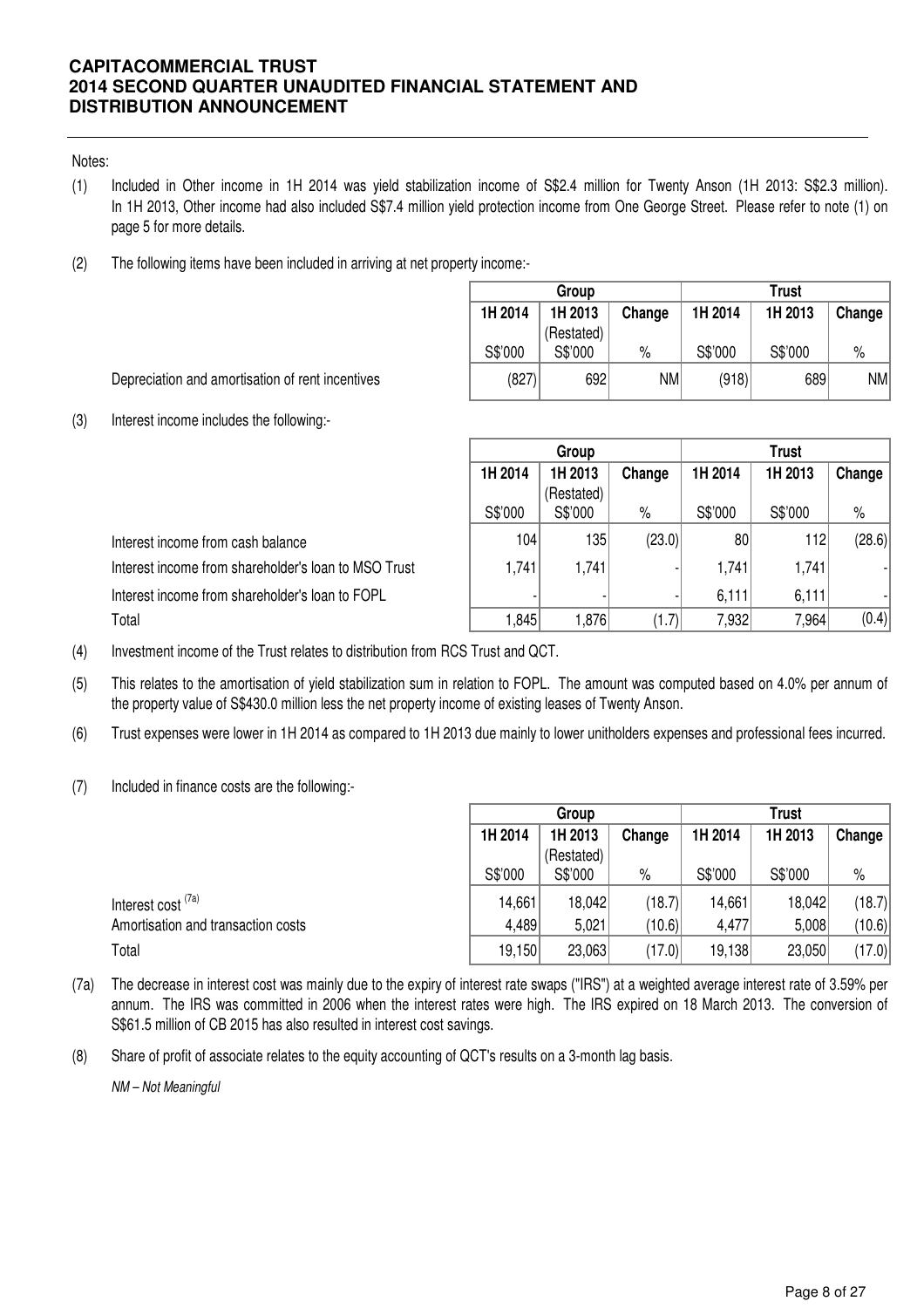(9) Share of results of joint ventures relates to CCT's 60.0% interest of RCS Trust and CCT's 40.0% interest of MSO Trust, which are derived as follows:

|                                                                    | Group                        |             |           |
|--------------------------------------------------------------------|------------------------------|-------------|-----------|
|                                                                    | 1H 2014<br>1H 2013<br>Change |             |           |
|                                                                    |                              | (Restated)* |           |
|                                                                    | S\$'000                      | S\$'000     | %         |
| Gross revenue                                                      | 69,582                       | 67,616      | 2.9       |
| Property operating expenses                                        | (18,596)                     | (18,022)    | 3.2       |
| Net property income                                                | 50,986                       | 49,594      | 2.8       |
| Finance costs                                                      | (10, 238)                    | (10,044)    | 1.9       |
| Net change in fair value of investment property                    | 29,322                       | 16.516      | 77.5      |
| Net change in fair value of investment property under construction | 12,160                       | 400         | <b>NM</b> |
| <b>Others</b>                                                      | (4,781)                      | (4, 558)    | 4.9       |
| Net profit of joint ventures (after tax)                           | 77,449                       | 51,908      | 49.2      |

(10) Gain on remeasurement of financial derivatives in 1H 2013 relates to the gain on the remeasurement of fair value of IRS for notional principal amount of S\$370.0 million. The IRS had expired on 18 March 2013.

- (11) This relates to the premium on repurchase of principal amount of S\$83.25 million CB 2015 in 1H 2014. The premium does not affect distributable income.
- (12) This relates to the revaluation gains of investment properties for the respective periods.
- (13) Included in the net tax and other adjustments are the following:-

|                                                |          | Group      |                  |         | <b>Trust</b> |        |  |
|------------------------------------------------|----------|------------|------------------|---------|--------------|--------|--|
|                                                | 1H 2014  | 1H 2013    | Change           | 1H 2014 | 1H 2013      | Change |  |
|                                                |          | (Restated) |                  |         |              |        |  |
|                                                | S\$'000  | S\$'000    | $\%$             | S\$'000 | S\$'000      | %      |  |
|                                                |          |            |                  |         |              |        |  |
| Asset management fee paid and payable in Units | 1,841    | 2,082      | (11.6)           | 1.841   | 2,082        | (11.6) |  |
| Trustee's fees                                 | 305      | 298        | 2.3 <sub>1</sub> | 305     | 298          | 2.3    |  |
| Amortisation and transaction costs             | 4,489    | 5,021      | (10.6)           | 4,477   | 5,008        | (10.6) |  |
| Net profits from subsidiaries (13a)            | (1, 944) | (1,074)    | 81.0             |         |              |        |  |
| Other items                                    | 1.0461   | 594        | 76.1             | 1,314   | 1,706        | (23.0) |  |
| Total                                          | 5,737    | 6,921      | (17.1)           | 7,937   | 9,094        | (12.7) |  |

(13a) Included in net profits from subsidiaries for 1H 2014 were profits from FOPL of S\$2.0 million (1H 2013: S\$1.1 million).

(14) Distribution income from associate and joint venture consists of the following:

|                                                             | Group   |            |        |
|-------------------------------------------------------------|---------|------------|--------|
|                                                             | 1H 2014 | 1H 2013    | Change |
|                                                             |         | (Restated) |        |
|                                                             | S\$'000 | S\$'000    | %      |
| Tax-exempt income from QCT (30.0% interest)                 | 1.737   | 1.801      | (3.6)  |
| Taxable distribution income from RCS Trust (60.0% interest) | 41,793  | 40.546     | 3.1    |
| Total                                                       | 43,530  | 42,347     | 2.8    |

(15) In 1H 2014, this relates to the retention of S\$0.9 million of taxable income from RCS Trust (60.0% interest) and S\$1.7 million of taxexempt income from QCT (40.0% interest). RCS Trust will release its retained taxable income by the end of the financial year ended 31 December 2014.

For 1H 2013, it relates to the retention of S\$0.9 million of RCS Trust's taxable income (CCT's 60.0% interest) and S\$1.8 million of QCT's tax-exempt income.

(16) This relates to the release of QCT's retained tax-exempt income.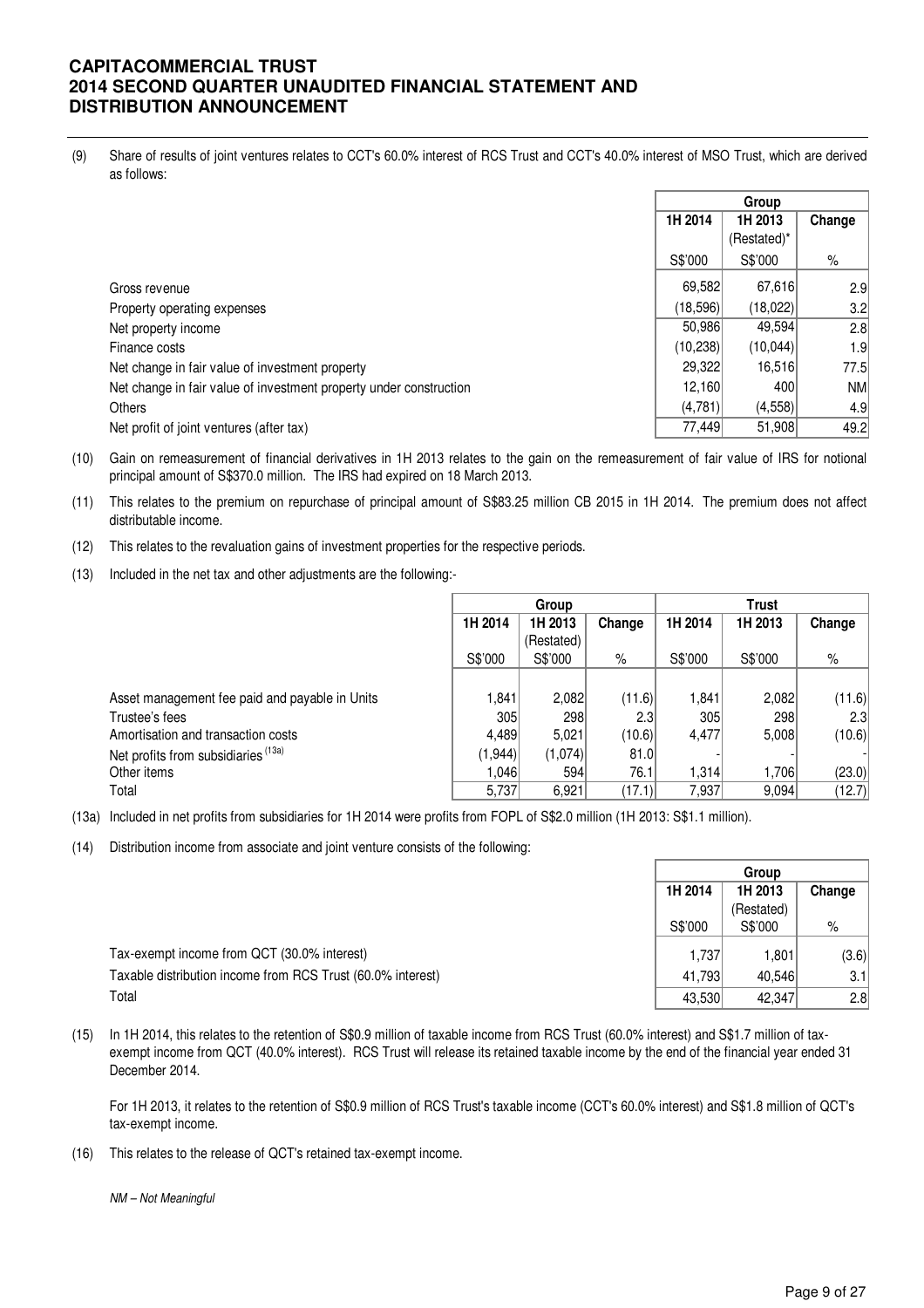### **1(b)(i) Statement of Financial Position as at 30 June 2014 vs 31 December 2013**

|                                          |             | Group       |                            |           |             | <b>Trust</b> |                |  |
|------------------------------------------|-------------|-------------|----------------------------|-----------|-------------|--------------|----------------|--|
|                                          | <b>Note</b> | 30 Jun 2014 | 31 Dec 2013<br>(Restated)* | Change    | 30 Jun 2014 | 31 Dec 2013  | Change         |  |
|                                          |             | S\$'000     | S\$'000                    | $\%$      | S\$'000     | S\$'000      | $\%$           |  |
| <b>Non-current assets</b>                |             |             |                            |           |             |              |                |  |
| Plant and equipment                      |             | 1,376       | 1,480                      | (7.0)     | 1,366       | 1,467        | (6.9)          |  |
| Investment properties                    | 1           | 4,837,900   | 4,769,000                  | 1.4       | 4,406,900   | 4,338,000    | 1.6            |  |
| Subsidiaries                             | 2           |             |                            | ÷,        | 435,576     | 435,576      |                |  |
| Associate                                | 3           | 65,372      | 65,002                     | 0.6       | 51,479      | 51,479       | $\blacksquare$ |  |
| Joint ventures                           | 4           | 1,324,897   | 1,283,879                  | 3.2       | 975,772     | 971,471      | 0.4            |  |
| Intangible asset                         | 5           | 5,927       | 8,334                      | (28.9)    | 5,927       | 8,334        | (28.9)         |  |
| <b>Total non-current assets</b>          |             | 6,235,472   | 6,127,695                  | 1.8       | 5,877,020   | 5,806,327    | 1.2            |  |
| <b>Current assets</b>                    |             |             |                            |           |             |              |                |  |
| Available-for-sale unquoted investment   | 6           | 6           | 6                          |           | 6           | 6            |                |  |
| Trade and other receivables              |             | 36,981      | 33,716                     | 9.7       | 34,559      | 31,540       | 9.6            |  |
| Cash and cash equivalents                |             | 48,495      | 84,064                     | (42.3)    | 24,755      | 60,105       | (58.8)         |  |
| <b>Total current assets</b>              |             | 85,482      | 117,786                    | (27.4)    | 59,320      | 91,651       | (35.3)         |  |
| <b>Total assets</b>                      | 7           | 6,320,954   | 6,245,481                  | 1.2       | 5,936,340   | 5,897,978    | 0.7            |  |
| <b>Current liabilities</b>               |             |             |                            |           |             |              |                |  |
| Trade and other payables                 |             | 51,670      | 50,899                     | 1.5       | 42,021      | 38,713       | 8.5            |  |
| Current portion of security deposits     |             | 12,789      | 11,964                     | 6.9       | 11,630      | 9,726        | 19.6           |  |
| Interest-bearing liabilities             | 8           | 70,000      |                            | <b>NM</b> | 70,000      |              | <b>NM</b>      |  |
| Convertible bonds - liability component  | 9           | 44,577      |                            | <b>NM</b> | 44,577      |              | <b>NM</b>      |  |
| Current tax payable                      |             | 1           | 4                          | (75.0)    |             |              |                |  |
| <b>Total current liabilities</b>         |             | 179,037     | 62,867                     | <b>NM</b> | 168,228     | 48,439       | <b>NM</b>      |  |
| Non-current liabilities                  |             |             |                            |           |             |              |                |  |
| Non-current portion of security deposits |             | 26,115      | 26,333                     | (0.8)     | 21,707      | 23,614       | (8.1)          |  |
| Interest-bearing liabilities             | 10          | 888,827     | 867,049                    | 2.5       | 888,827     | 867,049      | 2.5            |  |
| Convertible bonds - liability component  | 11          | 168,179     | 351,276                    | (52.1)    | 168,179     | 351,276      | (52.1)         |  |
| Fair value of financial derivatives      | 12          | 25,150      | 25,243                     | (0.4)     | 25,150      | 25,243       | (0.4)          |  |
| <b>Total non-current liabilities</b>     |             | 1,108,271   | 1,269,901                  | (12.7)    | 1,103,863   | 1,267,182    | (12.9)         |  |
| <b>Total liabilities</b>                 |             | 1,287,308   | 1,332,768                  | (3.4)     | 1,272,091   | 1,315,621    | (3.3)          |  |
| Net assets                               |             | 5,033,646   | 4,912,713                  | 2.5       | 4,664,249   | 4,582,357    | 1.8            |  |
| Unitholders' funds                       |             | 5,033,646   | 4,912,713                  | 2.5       | 4,664,249   | 4,582,357    | 1.8            |  |

\* 31 Dec 2013 has been restated with the adoption of FRS 111 Joint Arrangements. Please refer to paragraph 5 on page 17 for the effects of change arising from the adoption of FRS 111 Joint Arrangements. The adoption of FRS 111 has no impact on the net financial position of the Group.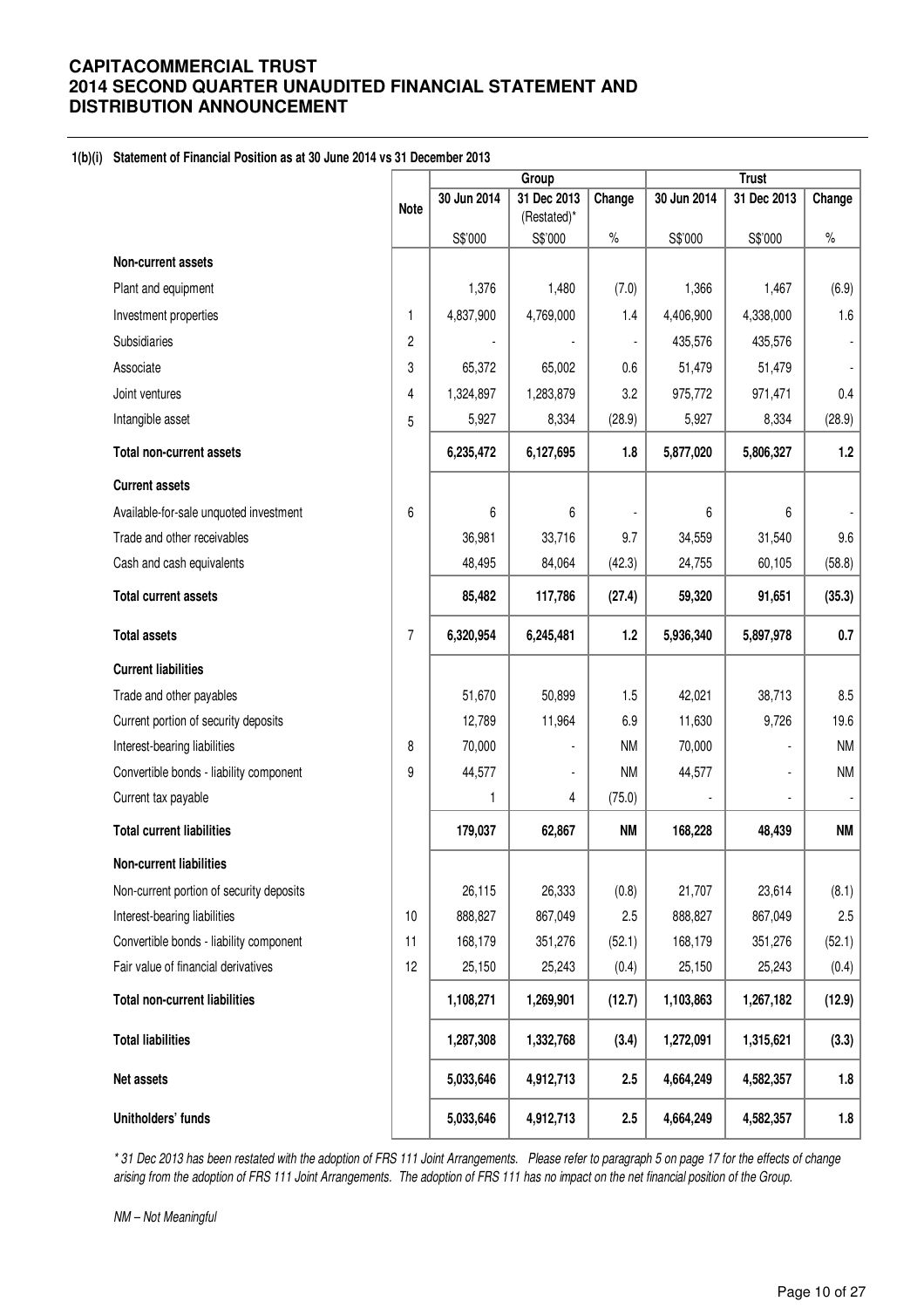### Notes:

- (1) The increase in the Group's and the Trust's investment properties was mainly due to the increase in property values as at 30 June 2014.
- (2) This relates to the investments in wholly-owned subsidiaries, CCT MTN Pte. Ltd. of S\$1 and FOPL of S\$435.6 million at the Trust level.
- (3) This relates to the 30.0% investment in QCT. QCT is a Malaysia-listed real estate investment trust focused on acquiring and investing in commercial properties in Malaysia. On 29 January 2014, Quill Capita Management Sdn Bhd ("QCM"), as manager of QCT, issued an announcement in relation to the execution of the Heads of Agreement between QCT and MRCB Sentral Properites Sdn Bhd, a wholly-owned subsidiary of Malaysian Resources Corporation Berhad. QCM announced the proposed acquisition of a freehold land, together with a commercial development known as Platinum Sentral for a purchase consideration of RM750.0 million, of which part of consideration of RM264.0 million will be paid in QCT units. In addition, on 11 April 2014, QCM announced a proposed placement of between 55 million to 85 million new units of QCT at a price to be determined later. In the same announcement, it was stated that CCT's interest in QCT will reduce from 30.0% to between 17.2% and 18.0%, depending on the final size of the placement to third parties to part finance the acquisition.
- (4) At the Trust level, it relates to CCT's 60.0% interest in RCS Trust of S\$845.4 million and CCT's 40.0% interest in MSO Trust of S\$130.4 million (31 December 2013: S\$841.1 million and S\$130.4 million for RCS Trust and MSO Trust respectively).

At the Group level, FRS111 was adopted with effect from 1 January 2014. Accordingly, the CCT Group has accounted for its interest in the joint ventures – 60.0% interest in RCS Trust and 40.0% interest in MSO Trust based on the respective joint ventures' net carrying amounts of assets and liabilities. The net carrying assets were S\$1,187.7 million for RCS Trust (31 December 2013: S\$1,158.7 million) and S\$29.2 million for MSO Trust (31 December 2013: S\$17.1 million). Included in interest in joint ventures was S\$108.0 million (31 December 2013: S\$108.0 million) of unitholder's loan to MSO Trust (CCT's 40.0% interest).

- (5) This relates to the unamortised yield stabilization sum receivable by the Group for its wholly-owned subsidiary, FOPL. The intangible asset is amortised over the yield stabilization period of 3.5 years commencing on 22 March 2012.
- (6) This relates to the investment in MCDF. MCDF has divested all its assets and is currently under members' voluntary liquidation.
- (7) Total assets was S\$6,321.0 million as at 30 June 2014 (31 December 2013: S\$6,245.5 million). Total deposited property value, including CCT's 60.0% interest in RCS Trust and 40.0% interest in MSO Trust as at 30 June 2014 was S\$7,349.2 million (31 December 2013: S\$7,218.2 million).
- (8) As at 30 June 2014, this relates to the S\$70.0 million fixed rate notes that is maturing in February 2015. There is sufficient bank facilities to refinance.
- (9) This relates to the CB 2015 of S\$45.5 million which was measured at amortised cost, reclassified from non-current liabilities in 2Q 2014. There is sufficient bank facilities to refinance.
- (10) Interest-bearing liabilities under non-current liabilities as at 30 June 2014 comprised of:
	- a) Unsecured fixed rate notes totaling S\$200.0 million and JPY10.0 billion (hedged via cross currency swap to S\$148.3 million); and
	- b) Unsecured bank borrowings of S\$570.0 million.
- (11) This relates to the CB 2017 of S\$175.0 million which was measured at amortised cost.
- (12) This relates to the fair values of JPY/S\$ cross currency swap to hedge the JPY10.0 billion notes and notional principal amount of S\$200.0 million interest rate swap.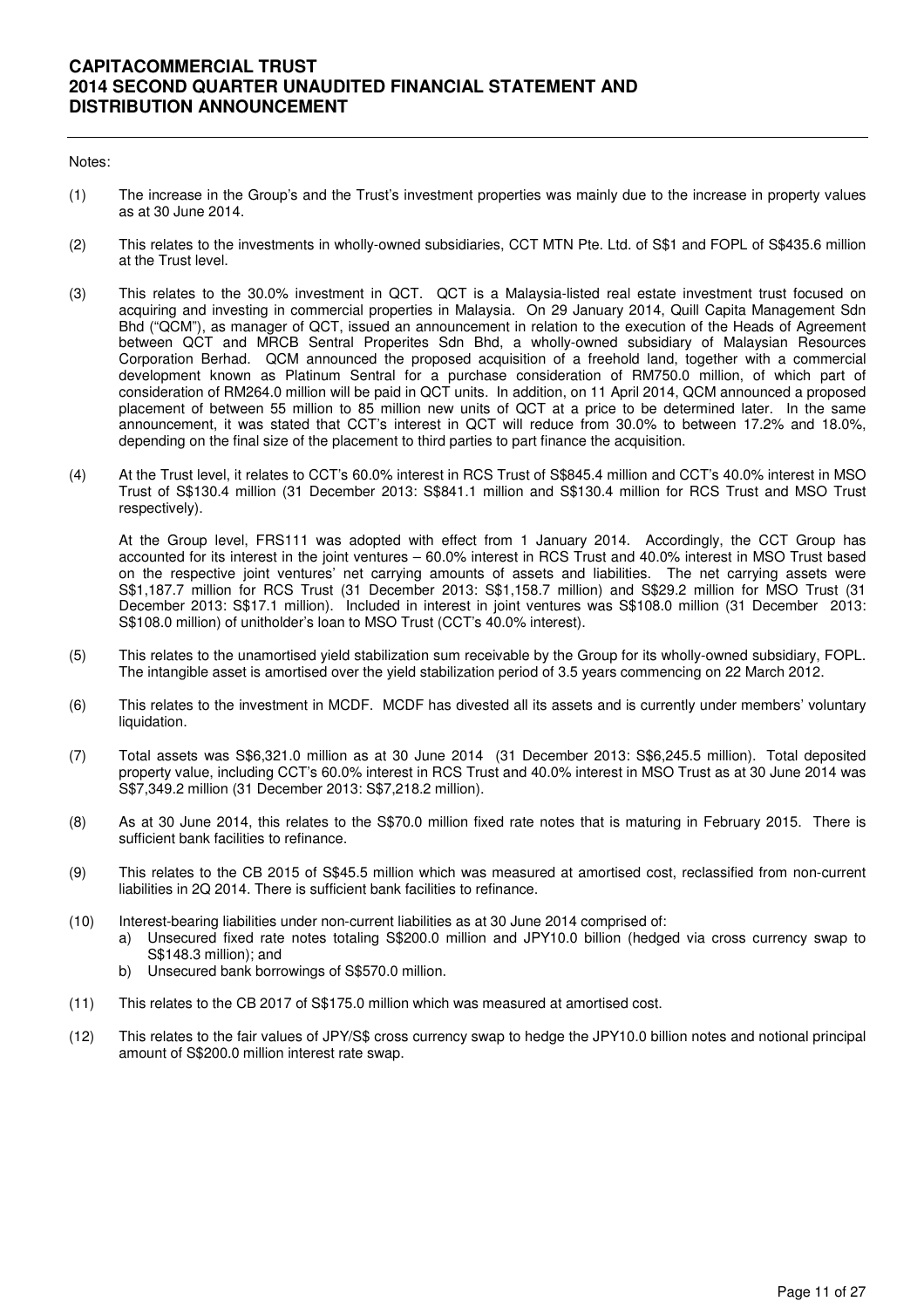### **1(b)(ii) Aggregate amount of borrowings and debt securities**

|                                                 |             | Group                    |           | <b>Trust</b> |             |           |  |
|-------------------------------------------------|-------------|--------------------------|-----------|--------------|-------------|-----------|--|
|                                                 | 30 Jun 2014 | 31 Dec 2013              | Change    | 30 Jun 2014  | 31 Dec 2013 | Change    |  |
|                                                 |             | (Restated)               |           |              |             |           |  |
|                                                 | S\$'000     | S\$'000                  | $\%$      | S\$'000      | S\$'000     | $\%$      |  |
| <b>Unsecured borrowings</b>                     |             |                          |           |              |             |           |  |
| Amount repayable after one year                 | 1,063,370   | 1,227,119                | (13.3)    | 1,063,370    | 1,227,119   | (13.3)    |  |
| Less: Unamortised portion of transactions costs | (6, 364)    | (8,794)                  | (27.6)    | (6, 364)     | (8,794)     | (27.6)    |  |
| Sub-total                                       | 1,057,006   | 1,218,325                | (13.2)    | 1,057,006    | 1,218,325   | (13.2)    |  |
| Amount repayable within one year                | 114,723     |                          | <b>NM</b> | 114,723      |             | <b>NM</b> |  |
| Less: Unamortised portion of transactions costs | (146)       | $\overline{\phantom{a}}$ | <b>NM</b> | (146)        |             | <b>NM</b> |  |
| Sub-total                                       | 114,577     | $\blacksquare$           | <b>NM</b> | 114,577      |             | <b>NM</b> |  |
| <b>Total</b>                                    | 1,171,583   | 1,218,325                | (3.8)     | 1,171,583    | 1,218,325   | (3.8)     |  |

NM - Not Meaningful

### **For information only**

CCT's 60.0% share of RCS Trust's and CCT's 40.0% share of MSO Trust's aggregate amount of borrowings are as follows:

|                                                 | For information               |                               |             |  |  |
|-------------------------------------------------|-------------------------------|-------------------------------|-------------|--|--|
|                                                 | 30 Jun 2014<br><i>S\$'000</i> | 31 Dec 2013<br><i>S\$'000</i> | Change<br>% |  |  |
| <b>Secured borrowings</b>                       |                               |                               |             |  |  |
| Amount repayable after one year                 | 904,400                       | 848,200                       | 6.6         |  |  |
| Less: Unamortised portion of transactions costs | (4, 550)                      | (5,604)                       | (18.8)      |  |  |
| <b>Total</b>                                    | 899,850                       | 842,596                       | 6.8         |  |  |

With the adoption of FRS 111, CCT's share of RCS Trust's and MSO Trust's aggregate amount of borrowings are not included in the total borrowings as reflected in the statement of financial position as at 30 June 2014 and 31 December 2013 (restated).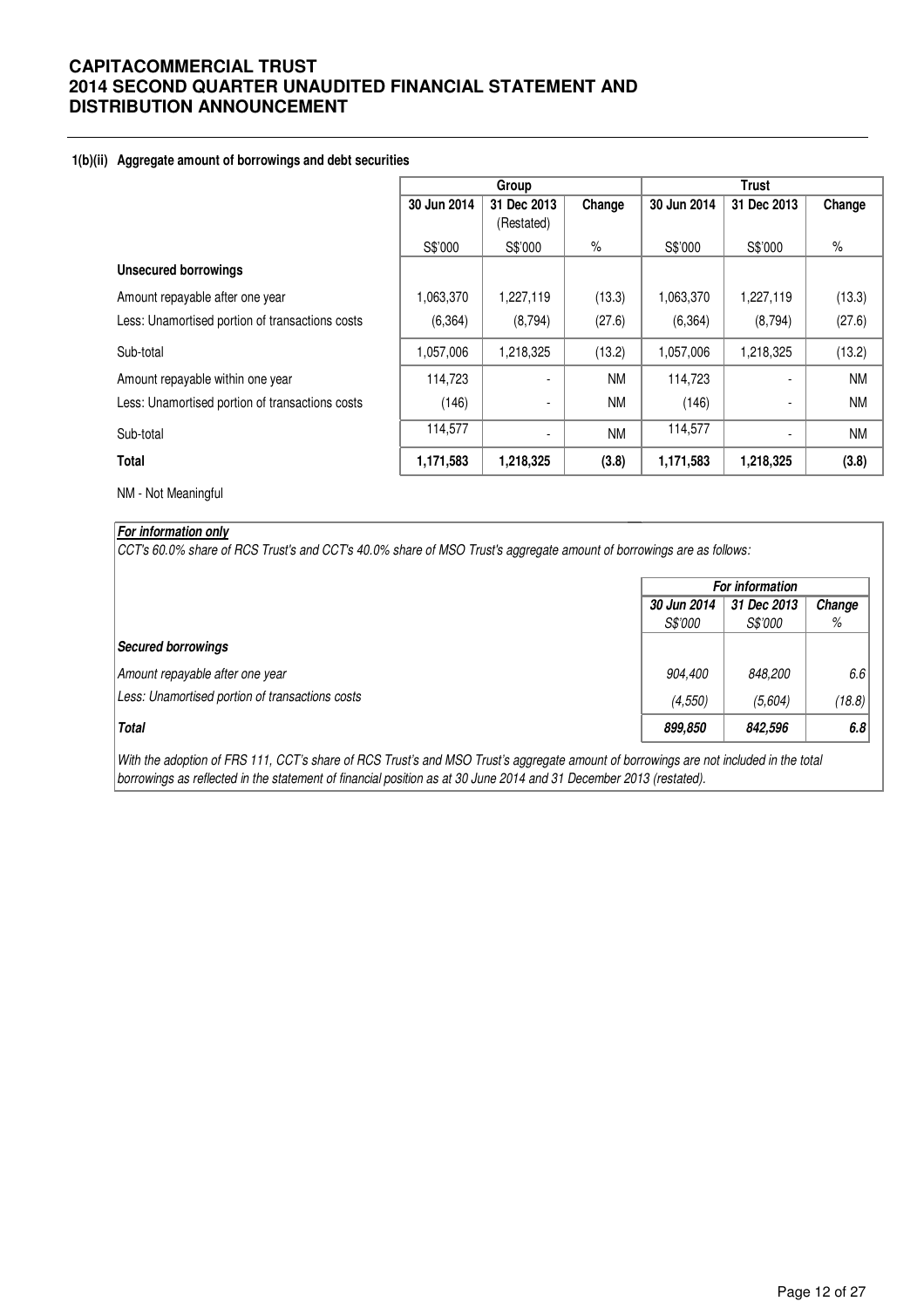**1(c)(i) Statement of Cash Flow (2Q 2014 vs 2Q 2013)** 

|                                                  |             | Group      |            |
|--------------------------------------------------|-------------|------------|------------|
|                                                  |             | 2Q 2014    | 2Q 2013    |
|                                                  |             |            | (Restated) |
|                                                  | <b>Note</b> | S\$'000    | S\$'000    |
| <b>Operating activities</b>                      |             |            |            |
| Total return for the period before tax           |             | 150,051    | 139,825    |
| Adjustments for:                                 |             |            |            |
| Share of results of associate and joint ventures |             | (60, 250)  | (35, 196)  |
| Amortisation of lease incentives                 |             | (491)      | 105        |
| Amortisation of intangible asset                 |             | 1,219      | 988        |
| Depreciation of plant and equipment              |             | 80         | 32         |
| Finance costs                                    |             | 9,450      | 10,096     |
| Interest income                                  |             | (916)      | (920)      |
| Premium on repurchase of convertible bonds       |             | 1,933      |            |
| Asset management fees paid and payable in Units  |             | 930        | 1,051      |
| Net gain in fair value of investment properties  |             | (53, 342)  | (68, 792)  |
| Operating income before working capital changes  |             | 48,664     | 47,189     |
| Changes in working capital                       |             |            |            |
| Trade and other receivables                      |             | (1,253)    | (4,791)    |
| Trade and other payables                         |             | (805)      | 2,769      |
| Security deposits                                |             | (1, 103)   | 818        |
| Cash generated from operating activities         |             | 45,503     | 45,985     |
| Income tax paid                                  |             | (3)        | (102)      |
| Net cash from operating activities               |             | 45,500     | 45,883     |
| <b>Investing activities</b>                      |             |            |            |
| Capital expenditure on investment properties     |             | (5,806)    | (6,999)    |
| Purchase of plant and equipment                  |             | (31)       | (92)       |
| Distributions from associate and joint venture   |             | 20,148     | 19,537     |
| Interest received                                |             | 40         | 45         |
| Net cash from investing activities               |             | 14,351     | 12,491     |
| <b>Financing activities</b>                      |             |            |            |
| Interest paid                                    |             | (10, 243)  | (11,097)   |
| Distribution to unitholders                      | 1           | (5,944)    | (6, 158)   |
| Repurchase of convertible bonds                  | 2           | (115, 697) |            |
| Repayment of interest-bearing liabilities        |             |            | (50,000)   |
| Proceeds from interest-bearing liabilities       | 3           | 60,000     |            |
| Net cash used in financing activities            |             | (71, 884)  | (67, 255)  |
| Net decrease in cash and cash equivalents        |             | (12,033)   | (8,881)    |
| Cash and cash equivalents at beginning of period |             | 60,528     | 65,328     |
| Cash and cash equivalents at end of period       |             | 48,495     | 56,447     |

Notes:

- (1) This relates to the withholding tax for 2H 2013 distribution which was paid to the Inland Revenue Authority of Singapore on behalf of unitholders.
- (2) This relates to the repurchase of principal amount of S\$83.25 million CB 2015.
- (3) This relates to proceeds from bank borrowings.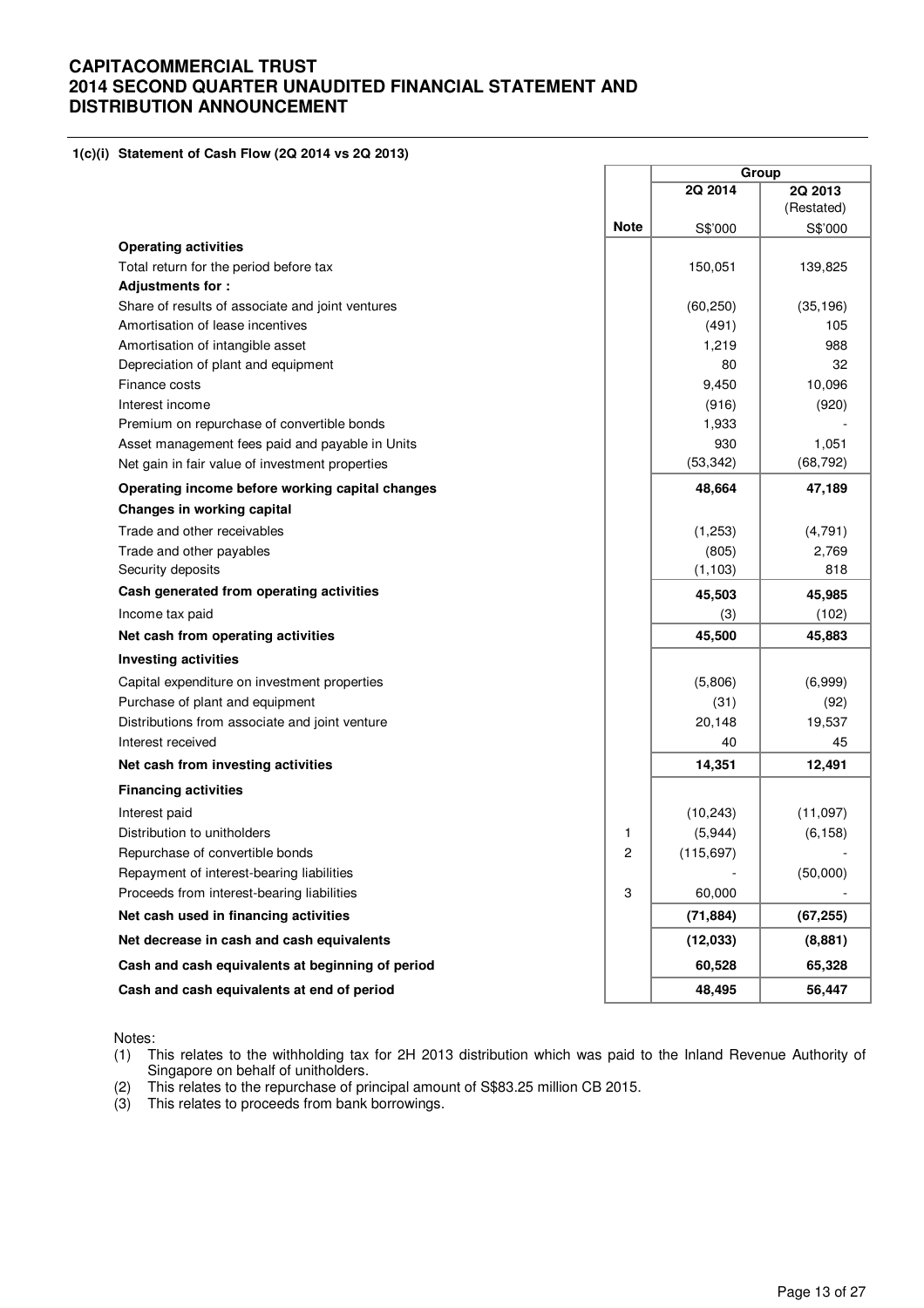### **1(c)(ii) Statement of Cash Flow (1H 2014 vs 1H 2013)**

|                                                      |              | Group      |            |
|------------------------------------------------------|--------------|------------|------------|
|                                                      |              | 1H 2014    | 1H 2013    |
|                                                      | <b>Note</b>  |            | (Restated) |
|                                                      |              | S\$'000    | S\$'000    |
| <b>Operating activities</b>                          |              |            |            |
| Total return for the period before tax               |              | 205,912    | 193,862    |
| Adjustments for:                                     |              |            |            |
| Share of results of associate and joint ventures     |              | (79, 454)  | (53, 858)  |
| Amortisation of lease incentives                     |              | (984)      | 627        |
| Amortisation of intangible asset                     |              | 2,407      | 2,276      |
| Finance costs                                        |              | 19,150     | 23,063     |
| Depreciation of plant and equipment                  |              | 157        | 65         |
| Interest income                                      |              | (1, 845)   | (1,876)    |
| Gain on remeasurement of financial derivatives       |              |            | (2,519)    |
| Premium on repurchase of convertible bonds           |              | 1,933      |            |
| Asset management fees paid and payable in Units      |              | 1,841      | 2,082      |
| Net gain in fair value of investment properties      |              | (53, 342)  | (68, 792)  |
| Foreign exchange loss                                |              | 189        | 195        |
| Operating income before working capital changes      |              | 95,964     | 95,125     |
| Changes in working capital                           |              |            |            |
| Trade and other receivables                          |              | (796)      | 723        |
| Trade and other payables                             |              | (2,614)    | (3,054)    |
| Security deposits                                    |              | 605        | 4,225      |
| Cash generated from operations                       |              | 93,159     | 97,019     |
| Income tax paid                                      |              | (4)        | (102)      |
| Net cash generated from operating activities         |              | 93,155     | 96,917     |
| <b>Investing activities</b>                          |              |            |            |
| Capital expenditure on investment properties         |              | (11, 136)  | (12,960)   |
| Purchase of plant and equipment                      |              | (63)       | (277)      |
| Distributions from associate & joint venture         |              | 43,219     | 40,950     |
| Interest received                                    |              | 104        | 136        |
| Net cash from investing activities                   |              | 32,124     | 27,849     |
| <b>Financing activities</b>                          |              |            |            |
| Interest paid                                        |              | (16, 246)  | (19, 461)  |
| Borrowing transaction costs paid                     |              | (12)       | (1, 182)   |
| Distribution to unitholders                          |              | (118, 893) | (116,001)  |
| Repurchase of convertible bonds                      | 1            | (115, 697) |            |
| Repayment of interest-bearing liabilities            |              |            | (50,000)   |
| Proceeds from interest-bearing liabilities           | $\mathbf{2}$ | 90,000     |            |
| Net cash used in financing activities                |              | (160, 848) | (186, 644) |
| Net decrease in cash and cash equivalents            |              | (35, 569)  | (61, 878)  |
| Cash and cash equivalents at beginning of the period |              | 84,064     | 118,325    |
| Cash and cash equivalents at end of the period       |              | 48,495     | 56,447     |
|                                                      |              |            |            |

Notes:

(1) This relates to the repurchase of principal amount of S\$83.25 million CB 2015.

(2) This relates to proceeds from bank borrowings.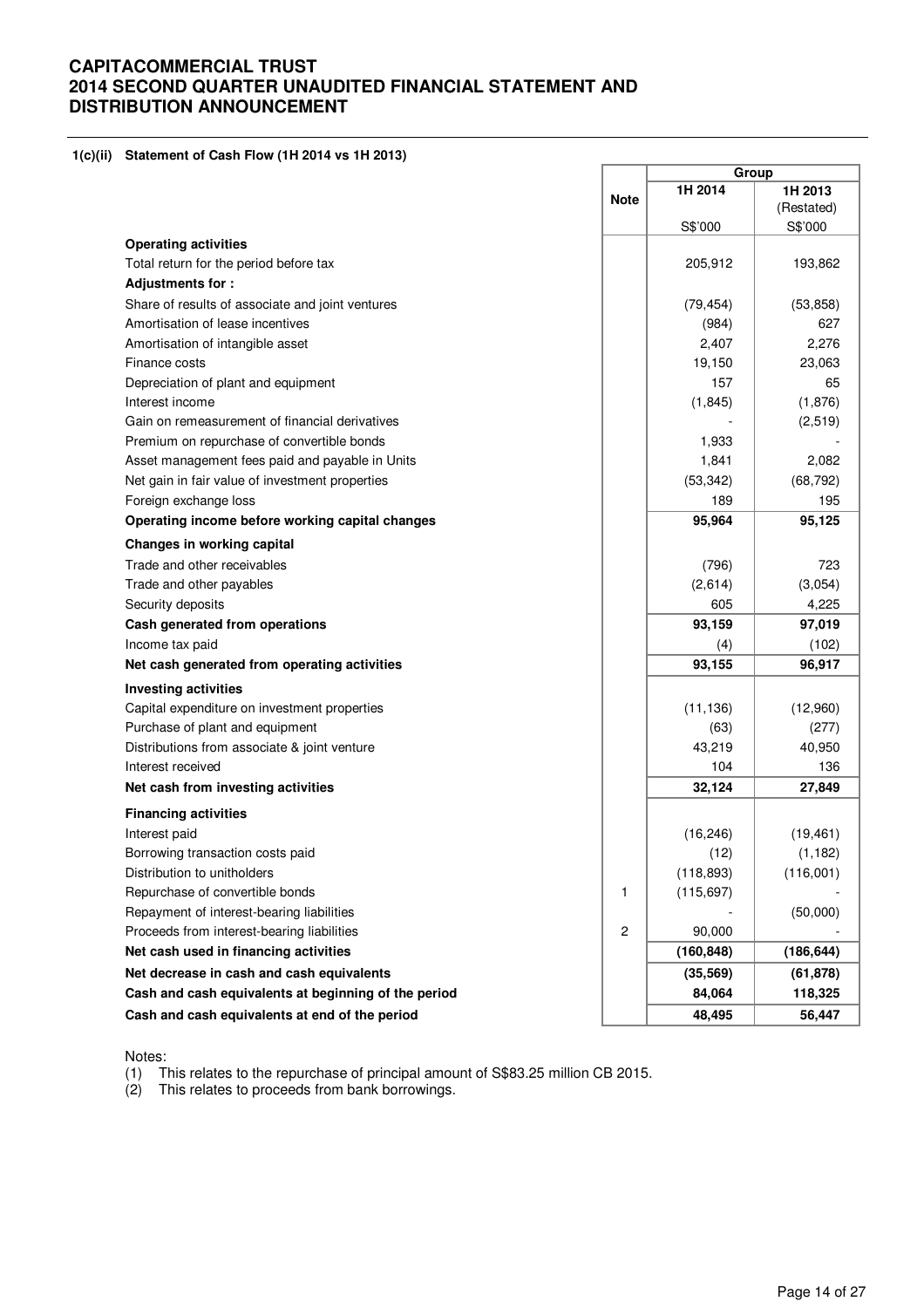#### **1(d)(i) Statement of movement in unitholders' funds (2Q 2014 vs 2Q 2013)**

|                                                                                |             | Group              |                    | <b>Trust</b>       |                    |  |
|--------------------------------------------------------------------------------|-------------|--------------------|--------------------|--------------------|--------------------|--|
|                                                                                | <b>Note</b> | 2Q 2014<br>S\$'000 | 2Q 2013<br>S\$'000 | 2Q 2014<br>S\$'000 | 2Q 2013<br>S\$'000 |  |
| Net assets at beginning of period                                              |             | 4,852,275          | 4,660,954          | 4,523,999          | 4,378,385          |  |
| <b>Operations</b>                                                              |             |                    |                    |                    |                    |  |
| Net increase in net assets resulting from operations                           |             | 150,050            | 139,825            | 109,773            | 123,596            |  |
| Unitholders' transactions                                                      |             |                    |                    |                    |                    |  |
| Creation of new units:                                                         |             |                    |                    |                    |                    |  |
| - Asset management fee paid in Units                                           |             | 3,062              | 3,117              | 3,062              | 3,117              |  |
| - Conversion of convertible bonds                                              |             | 65,931             | 35,593             | 65,931             | 35,593             |  |
| Net increase in net assets resulting from<br>unitholders' transactions         |             | 68,993             | 38,710             | 68,993             | 38,710             |  |
| <b>Movement in reserves</b>                                                    |             |                    |                    |                    |                    |  |
| <b>Translation reserves</b>                                                    | 1           | 781                | 1,642              |                    |                    |  |
| Capital reserves                                                               | 2           | (38,051)           | (3, 189)           | (38,051)           | (3, 189)           |  |
| Hedging reserves                                                               | 3           | (402)              | 13,646             | (465)              | 13,231             |  |
| Net (decrease) / increase in net assets resulting<br>from movement in reserves |             | (37, 672)          | 12,099             | (38, 516)          | 10,042             |  |
| Total increase in net assets                                                   |             | 181,371            | 190,634            | 140,250            | 172,348            |  |
| Net assets at end of period                                                    |             | 5,033,646          | 4,851,588          | 4,664,249          | 4,550,733          |  |

Notes**:** 

- (1) This relates to the foreign exchange movement in translating CCT's 30.0% interest in QCT.<br>(2) The movement in capital reserves for the Trust and the Group relates to the option value of
- The movement in capital reserves for the Trust and the Group relates to the option value of principal amount of S\$61.5 million that were converted into 51.6 million Units and also the variance between the consideration paid and its principal amount of S\$83.25 million CB 2015 that were repurchased.
- (3) The movement in hedging reserves for the Trust relates to the marked to market adjustments of the cross currency and interest rate swaps and the revaluation of JPY notes. Included in movement for the Group was CCT's 40.0% interest in MSO Trust's movement in hedging reserves.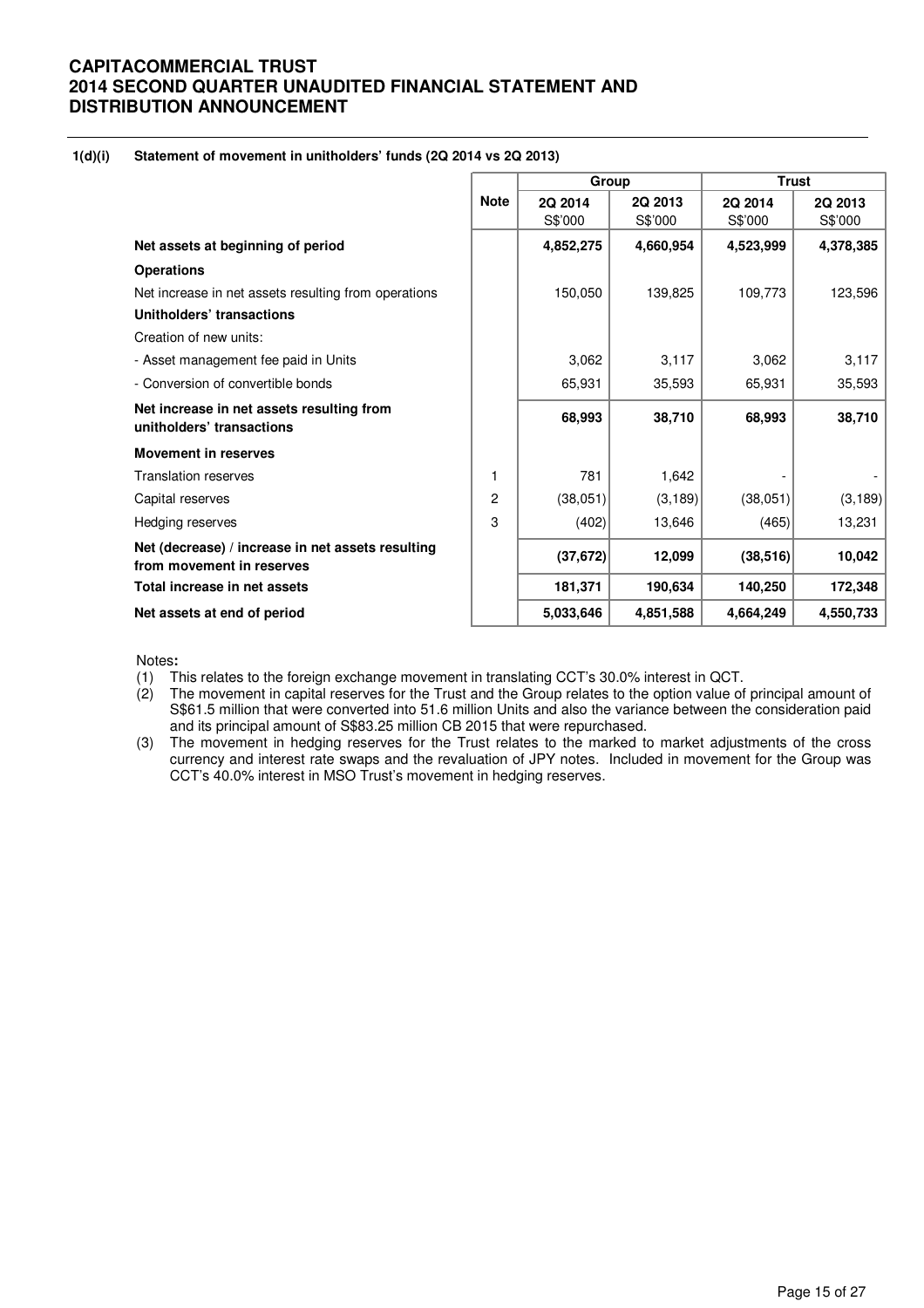### **1(d)(ii) Statement of changes in unitholders' funds (1H 2014 vs 1H 2013)**

|                                                                                |             | Group              |                    | <b>Trust</b>       |                    |
|--------------------------------------------------------------------------------|-------------|--------------------|--------------------|--------------------|--------------------|
|                                                                                | <b>Note</b> | 1H 2014<br>S\$'000 | 1H 2013<br>S\$'000 | 1H 2014<br>S\$'000 | 1H 2013<br>S\$'000 |
| Balance as at beginning of the period                                          |             | 4,912,713          | 4,714,653          | 4,582,357          | 4,430,039          |
| <b>Operations</b>                                                              |             |                    |                    |                    |                    |
| Net increase in net assets resulting from operations                           |             | 205,911            | 193,862            | 167,326            | 179,317            |
| Unitholders' transactions                                                      |             |                    |                    |                    |                    |
| Creation of new units:                                                         |             |                    |                    |                    |                    |
| - Asset management fee paid in Units                                           |             | 6,087              | 6,256              | 6,087              | 6,256              |
| - Conversion of convertible bonds                                              |             | 65,931             | 35,851             | 65,931             | 35,851             |
| Distributions to unitholders                                                   |             | (118, 893)         | (116,001)          | (118, 893)         | (116,001)          |
| Net decrease in net assets resulting from<br>unitholders' transactions         |             | (46, 875)          | (73, 894)          | (46, 875)          | (73, 894)          |
| <b>Movement in reserves</b>                                                    |             |                    |                    |                    |                    |
| <b>Translation reserve</b>                                                     | 1           | 294                | 1,335              |                    |                    |
| Capital reserves                                                               | 2           | (38,051)           | (3,210)            | (38,051)           | (3,210)            |
| Hedging reserves                                                               | 3           | (346)              | 18,842             | (508)              | 18,481             |
| Net (decrease) / increase in net assets resulting<br>from movement in reserves |             | (38, 103)          | 16,967             | (38, 559)          | 15,271             |
| Total increase in net assets                                                   |             | 120,933            | 136,935            | 81,892             | 120,694            |
| Balance as at end of the period                                                |             | 5,033,646          | 4,851,588          | 4,664,249          | 4,550,733          |

Notes:

(1) This relates to the foreign exchange movement in translating CCT's 30.0% interest in QCT.

- (2) The movement in capital reserves for the Trust and the Group relates to the option value of principal amount of S\$61.5 million that were converted into 51.6 million Units and also the variance between the consideration paid and its principal amount of S\$83.25 million CB 2015 that were repurchased.
- (3) The movement in hedging reserves for the Trust relates to the marked to market adjustments of the cross currency and interest rate swaps and the revaluation of JPY notes. Included in movement for the Group was CCT's 40.0% interest in MSO Trust's movement in hedging reserves.

### **Convertible Bonds**

CCT has the following Convertible Bonds outstanding as at 30 June 2014:

| Principal Amount Outstanding   | <b>Maturity Date</b> | <b>Conversion Price</b><br>per Unit as at<br>30 June 2014 |
|--------------------------------|----------------------|-----------------------------------------------------------|
| CB 2015                        |                      |                                                           |
| S\$45.5 million 2.7 per cent.  | 21 April 2015        | 1.1926                                                    |
| <b>CB 2017</b>                 |                      |                                                           |
| S\$175.0 million 2.5 per cent. | 12 September 2017    | 1.5865                                                    |

Assuming all the Convertible Bonds are fully converted based on the conversion price, the number of new units to be issued would be 148,457,640, representing 5.1% of the total number of CCT units in issue as at 30 June 2014 (2,934,542,512 Units).

This is against 261,119,950 Units (principal amount of S\$190.3 million of CB 2015 at the conversion price of S\$1.2324 per unit and outstanding principal amount of S\$175.0 million of CB 2017 at the conversion price of S\$1.6394 as at 30 June 2013), representing 9.1% of the total number of CCT units in issue as at 30 June 2013 (2,874,598,116 Units).

Subsequent to 30 June 2014, S\$1.0 million of CB 2015 were repurchased and a further S\$0.75 million of CB 2015 were converted into 628,878 Units.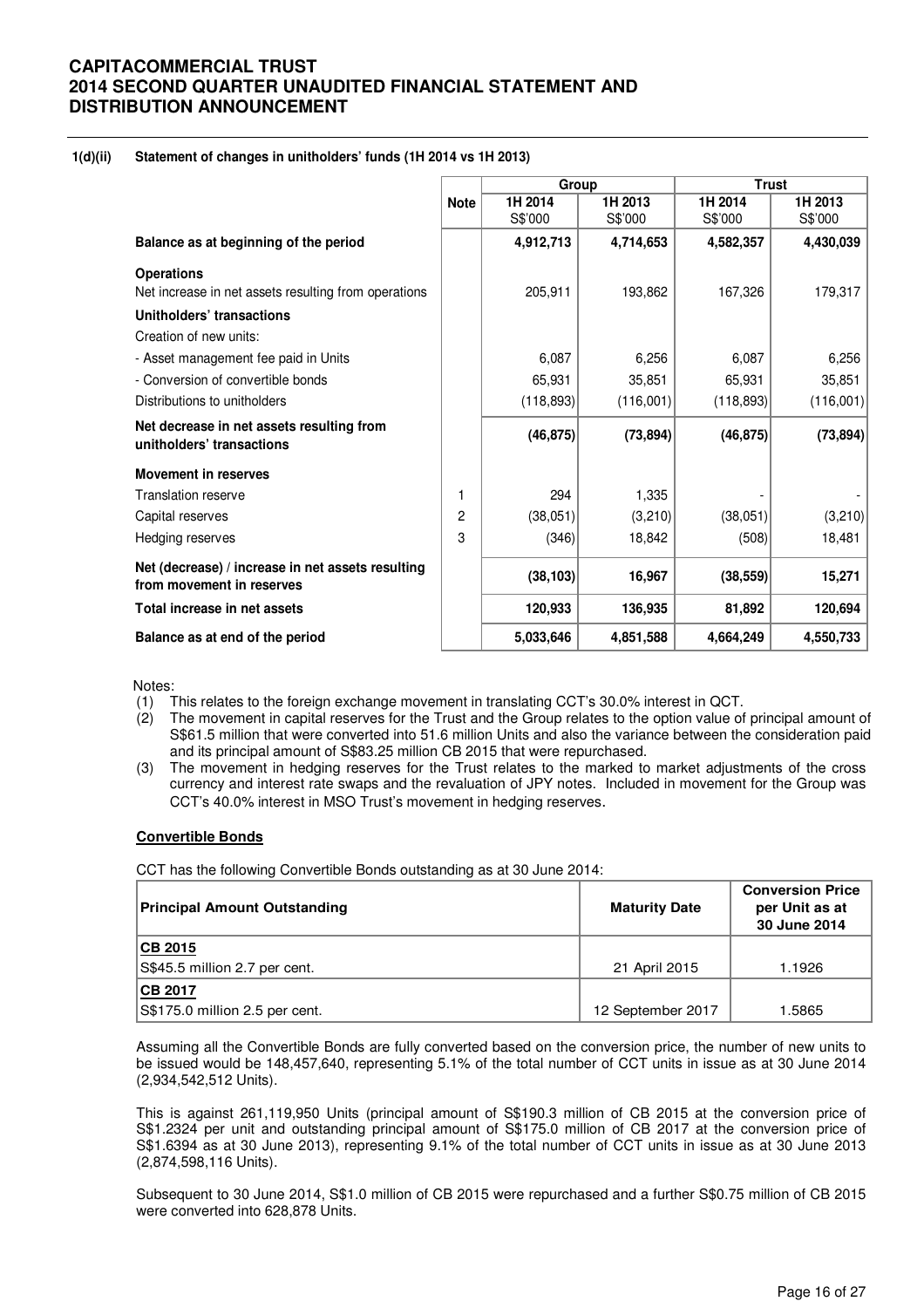### **1(e)(i) Details of any change in the units (2Q 2014 vs 2Q 2013)**

|                                                                                                                                                         | <b>Group and Trust</b> |                  |
|---------------------------------------------------------------------------------------------------------------------------------------------------------|------------------------|------------------|
|                                                                                                                                                         | 2Q 2014<br>Units       | 2Q 2013<br>Units |
| Units in issue as at beginning of period                                                                                                                | 2,880,900,252          | 2,845,050,948    |
| Issue of new Units:-<br>- in settlement of the asset management fee in relation<br>to CCT's 60.0 % interest in Raffles City Singapore through RCS Trust | 1,457,262              | 1,310,646        |
| in settlement of the asset management fees in relation<br>$\blacksquare$<br>to Wilkie Edge and One George Street                                        | 616,999                | 648.080          |
| - conversion of convertible bonds                                                                                                                       | 51,567,999             | 27,588,442       |
| Units in issue as at end of period                                                                                                                      | 2,934,542,512          | 2,874,598,116    |

### **1(e)(ii) Details of any change in the units (1H 2014 vs 1H 2013)**

|                                                                                                                                                         | <b>Group and Trust</b> |                  |
|---------------------------------------------------------------------------------------------------------------------------------------------------------|------------------------|------------------|
|                                                                                                                                                         | 1H 2014<br>Units       | 1H 2013<br>Units |
| Units in issue as at beginning of period                                                                                                                | 2,878,774,346          | 2,842,956,284    |
| Issue of new Units:-<br>- in settlement of the asset management fee in relation<br>to CCT's 60.0 % interest in Raffles City Singapore through RCS Trust | 2,968,194              | 2,568,311        |
| - in settlement of the asset management fees in relation<br>to Wilkie Edge and One George Street                                                        | 1,231,973              | 1,287,732        |
| - conversion of convertible bonds                                                                                                                       | 51,567,999             | 27,785,789       |
| Units in issue as at end of period                                                                                                                      | 2,934,542,512          | 2,874,598,116    |

**2 Whether the figures have been audited, or reviewed and in accordance with which standard (e.g. The Singapore Standard on Auditing 910 (Engagement to Review Financial Statements), or an equivalent standard)** 

The figures have not been audited nor reviewed by our auditors.

**3 Where the figures have been audited or reviewed, the auditor's report (including any qualifications or emphasis of matter)** 

Not applicable.

**4 Whether the same accounting policies and methods of computation as in the issuer's most recent audited annual financial statements have been complied** 

Except as disclosed in paragraph 5 below, the Group has applied the same accounting policies and methods of computation in the preparation of the financial statements for the current reporting period compared with the audited financial statements for the year ended 31 December 2013.

#### **5 If there are any changes in the accounting policies and methods of computation, including any required by an accounting standard, what has changed, as well as the reasons for, and the effect of, the change**

The Group adopted a number of new standards, amendments to standards and interpretations that are effective for annual periods beginning on 1 January 2014. Other than the adoption of Financial Reporting Standards ("FRS") 111 Joint Arrangements, the adoption of other new standards, amendments to standards and interpretations did not result in any significant impact on the financial statements of the Group.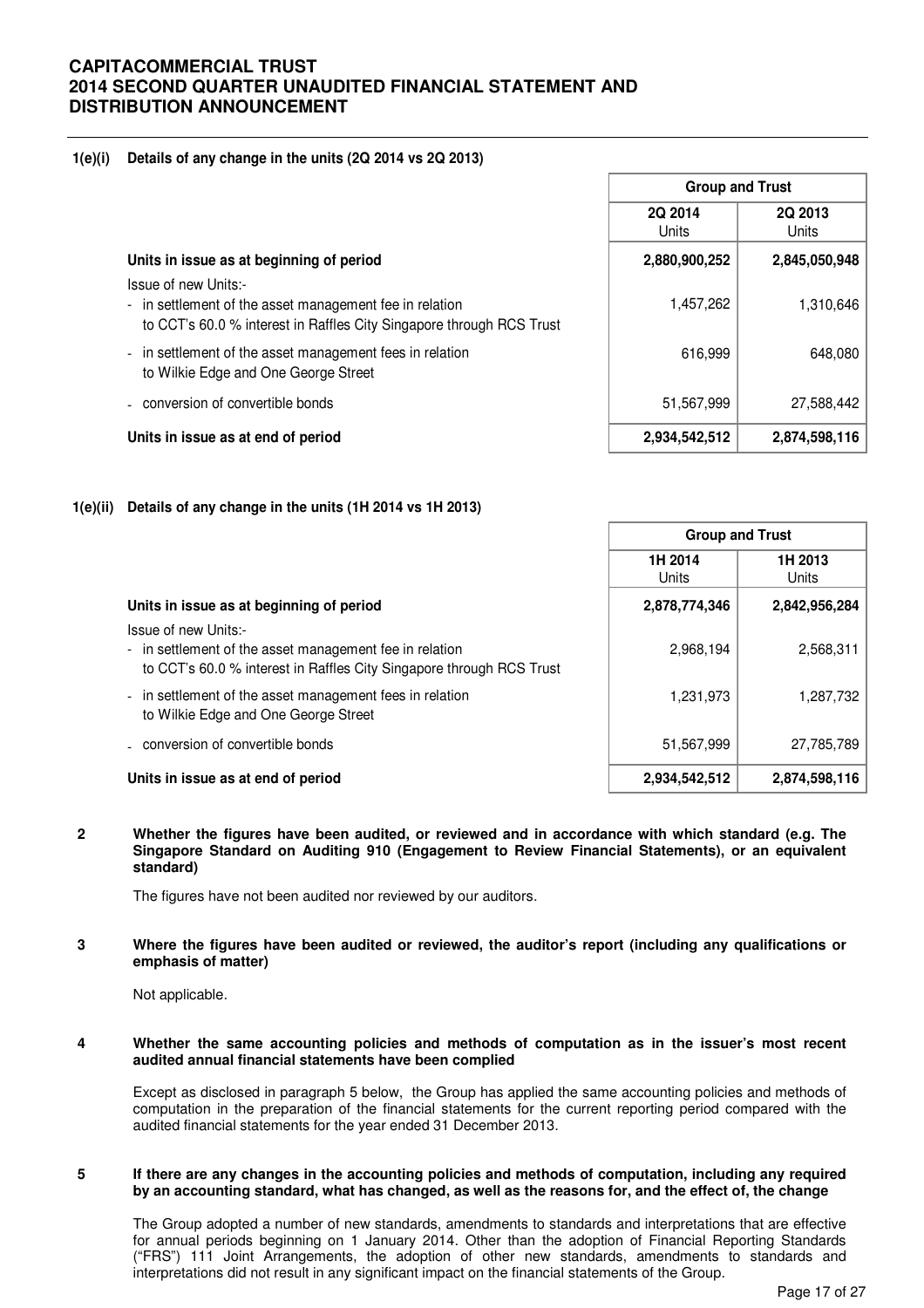Under FRS 111, interests in joint ventures are accounted for using the equity method whilst interests in operations are accounted for using the applicable FRSs relating to the underlying assets, liabilities, income and expense items arising from the joint operations.

The Group has two investments under joint arrangements, which were accounted for in prior years as jointlycontrolled entities using the proportionate consolidation method. With the adoption of FRS 111 with effect from 1 January 2014, the Group has re-evaluated its involvement in these joint arrangements and determined that the parties in these joint arrangements have rights to the net assets of the joint arrangements. Accordingly, these joint arrangements have been classified as joint ventures under FRS 111 and are accounted for using the equity method. As a result, income and expense items from RCS Trust and MSO Trust are now included as share of results from joint ventures instead of as income and expenses of the Group.

The adoption of FRS 111 has no financial effect on the net financial position, total return or distributable income of the Group and the Trust. FRS 111 is applied retrospectively and the effects arising from the adoption of FRS 111 are summarised below:

#### **5a) Statement of Financial Position**

|                                          |            | Group as at 31 Dec 2013 |           |  |
|------------------------------------------|------------|-------------------------|-----------|--|
|                                          | Previously | <b>FRS 111</b>          | Restated  |  |
|                                          | stated     | adjustments             |           |  |
|                                          | S\$'000    | S\$'000                 | S\$'000   |  |
| <b>Non-current assets</b>                |            |                         |           |  |
| Plant and equipment                      | 1,955      | (475)                   | 1,480     |  |
| Investment properties                    | 6,579,800  | (1,810,800)             | 4,769,000 |  |
| Investment property under construction   | 380,025    | (380, 025)              |           |  |
| Associate                                | 65,002     |                         | 65,002    |  |
| Joint ventures                           | 64,800     | 1,219,079               | 1,283,879 |  |
| Intangible asset                         | 8,334      |                         | 8,334     |  |
| <b>Total non-current assets</b>          | 7,099,916  | (972, 221)              | 6,127,695 |  |
| <b>Current assets</b>                    |            |                         |           |  |
| Available-for-sale unquoted investment   | 6          |                         | 6         |  |
| Trade and other receivables              | 14,725     | 18,991                  | 33,716    |  |
| Cash and cash equivalents                | 103,593    | (19, 529)               | 84,064    |  |
| <b>Total current assets</b>              | 118,324    | (538)                   | 117,786   |  |
| <b>Total assets</b>                      | 7,218,240  | (972, 759)              | 6,245,481 |  |
| <b>Current liabilities</b>               |            |                         |           |  |
| Trade and other payables                 | 97,454     | (46, 555)               | 50,899    |  |
| Current portion of security deposits     | 18,088     | (6, 124)                | 11,964    |  |
| Current tax payable                      |            |                         |           |  |
| <b>Total current liabilities</b>         | 115,546    | (52, 679)               | 62,867    |  |
| <b>Non-current liabilities</b>           |            |                         |           |  |
| Non-current portion of security deposits | 37,738     | (11, 405)               | 26,333    |  |
| Interest-bearing liabilities             | 1,709,644  | (842, 595)              | 867,049   |  |
| Loans from joint venture partners        | 64,800     | (64, 800)               |           |  |
| Convertible bonds - liability component  | 351,276    |                         | 351,276   |  |
| Fair value of financial derivatives      | 26,523     | (1,280)                 | 25,243    |  |
| <b>Total non-current liabilities</b>     | 2,189,981  | (920,080)               | 1,269,901 |  |
| <b>Total liabilities</b>                 | 2,305,527  | (972, 759)              | 1,332,768 |  |
| <b>Net assets</b>                        | 4,912,713  |                         | 4,912,713 |  |
| Unitholders' funds                       | 4,912,713  |                         | 4,912,713 |  |

٦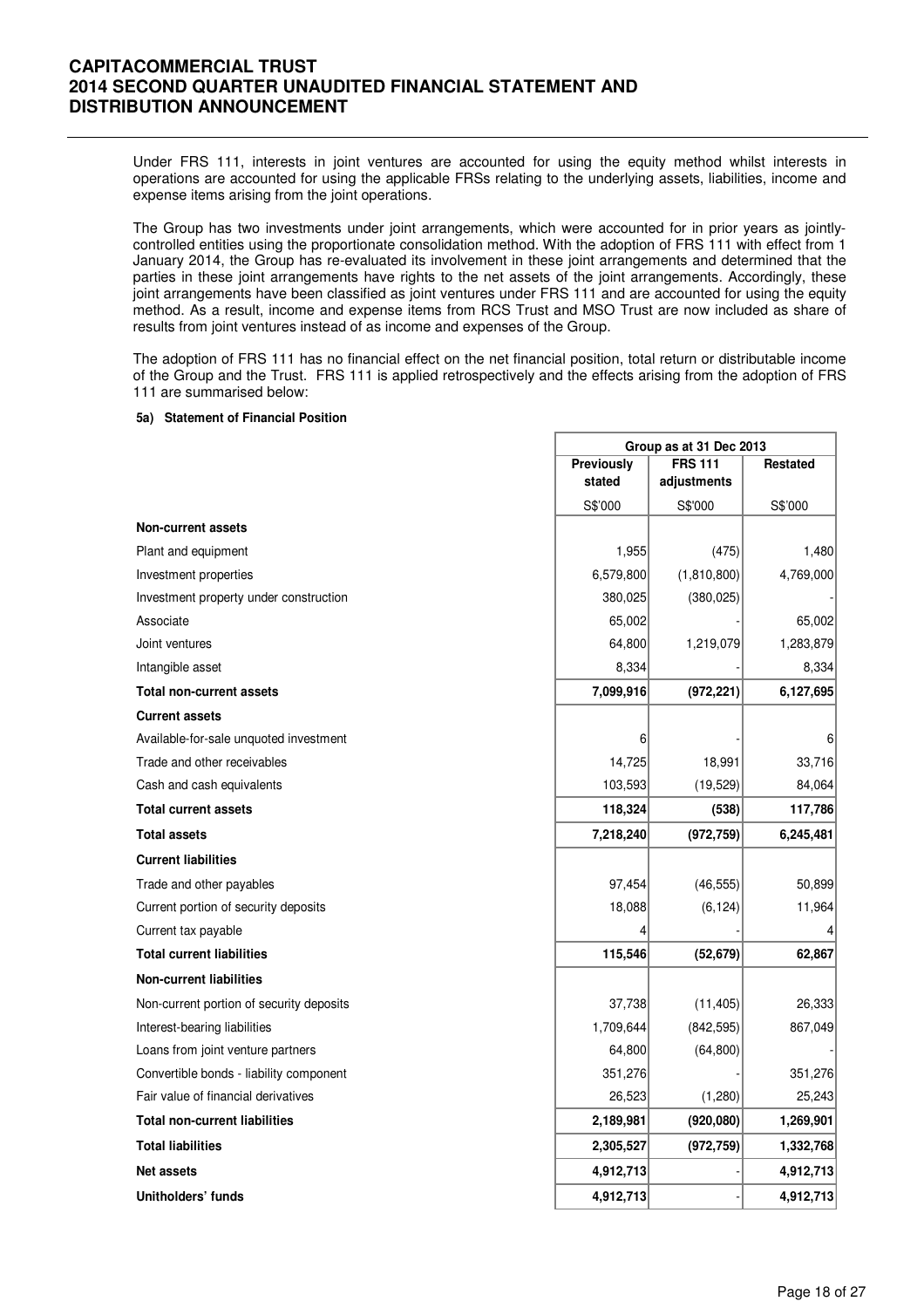|  |  | 5b) Statement of Total Return & Distribution Statement |  |  |
|--|--|--------------------------------------------------------|--|--|
|--|--|--------------------------------------------------------|--|--|

| 5b) Statement of Total Return & Distribution Statement                                        |            | <b>Group 1H 2013</b> |                 |
|-----------------------------------------------------------------------------------------------|------------|----------------------|-----------------|
|                                                                                               | Previously | <b>FRS 111</b>       | <b>Restated</b> |
| <b>Statement of Total Return</b>                                                              | stated     | adjustments          |                 |
|                                                                                               | S\$'000    | S\$'000              | S\$'000         |
| Gross rental income                                                                           | 169,982    | (64, 376)            | 105,606         |
| Car park income                                                                               | 7,294      | (1,729)              | 5,565           |
| Other income                                                                                  | 16,150     | (1, 511)             | 14,639          |
| Gross revenue                                                                                 | 193,426    | (67, 616)            | 125,810         |
| Property management fees                                                                      | (5, 471)   | 2,662                | (2,809)         |
| Property tax                                                                                  | (12, 941)  | 5,820                | (7, 121)        |
| Other property operating expenses                                                             | (25, 243)  | 9,539                | (15, 704)       |
| <b>Property operating expenses</b>                                                            | (43, 655)  | 18,021               | (25, 634)       |
| Net property income                                                                           | 149,771    | (49, 595)            | 100,176         |
| Interest income                                                                               | 1,203      | 673                  | 1,876           |
| Amortisation of intangible asset                                                              | (2, 276)   |                      | (2, 276)        |
| Asset management fees:                                                                        |            |                      |                 |
| - Base fees                                                                                   | (4,714)    | 2,362                | (2, 352)        |
| - Performance fees                                                                            | (5,905)    | 1,989                | (3,916)         |
| Trust expenses                                                                                | (1,984)    | 232                  | (1,752)         |
| Finance costs                                                                                 | (32, 411)  | 9,348                | (23,063)        |
| Net income before share of results of associate and joint ventures                            | 103,684    | (34, 991)            | 68,693          |
| Share of results of associate                                                                 | 1,950      |                      | 1,950           |
| Share of results of joint ventures                                                            |            | 51,908               | 51,908          |
| Net income                                                                                    | 105,634    | 16,917               | 122,551         |
| Gain on remeasurement of financial derivatives                                                | 2,519      |                      | 2,519           |
| Net gain in fair value of investment properties and<br>investment property under construction | 85,709     | (16, 917)            | 68,792          |
| Total return for the period before tax                                                        | 193,862    |                      | 193,862         |
| Tax expense                                                                                   |            |                      |                 |
| Total return for the period after tax                                                         | 193,862    |                      | 193,862         |
| <b>Distribution Statement</b>                                                                 |            |                      |                 |
| Net income before share of results of associate and joint ventures                            | 103,684    | (34, 991)            | 68,693          |
| Net tax and other adjustments                                                                 | (28,070)   | 34,991               | 6,921           |
| Distributable income from associate                                                           | 1,801      |                      | 1,801           |
| Distributable income from joint venture                                                       | 40,546     |                      | 40,546          |
| Income available for distribution to unitholders                                              | 117,961    |                      | 117,961         |
| Distributable income retained                                                                 | (2,701)    |                      | (2,701)         |
| Distributable income to unitholders                                                           | 115,260    |                      | 115,260         |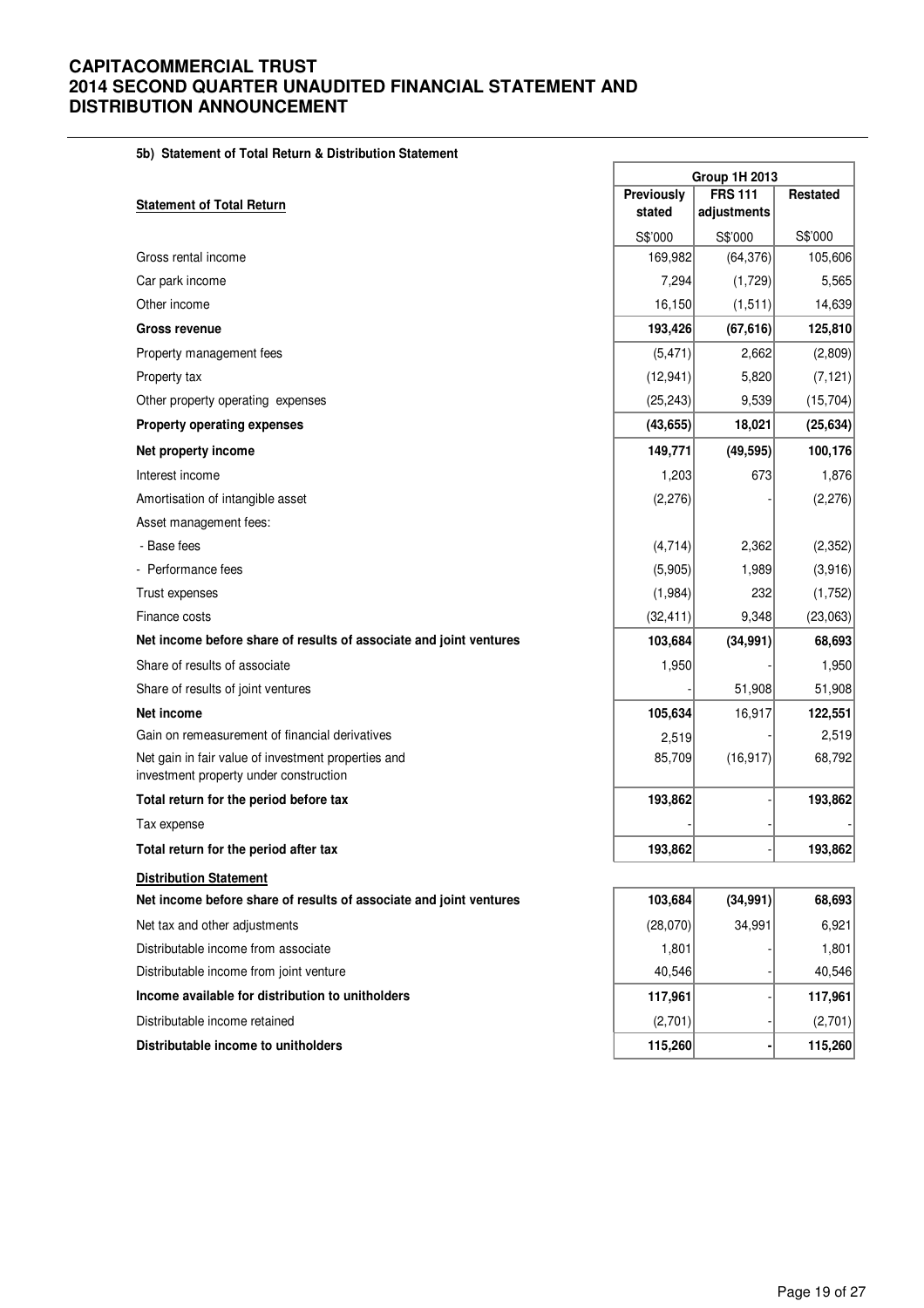### **6 Earnings per unit ("EPU") and distribution per unit ("DPU") for the financial period**

### **EPU (2Q 2014 vs 2Q 2013)**

|                                                                 |                | Group         |               |               | <b>Trust</b>      |
|-----------------------------------------------------------------|----------------|---------------|---------------|---------------|-------------------|
|                                                                 | <b>Note</b>    | 2Q 2014       | 2Q 2013       | 2Q 2014       | 2Q 2013           |
| <b>Basic EPU</b>                                                |                |               |               |               |                   |
| Weighted average number of Units in issue                       |                | 2,893,901,713 | 2,858,220,229 | 2,893,901,713 | 2,858,220,229     |
| Based on weighted average number of Units<br>in issue           |                | 5.19c         | 4.89c         | 3.79c         | 4.32c             |
| <b>Diluted EPU</b>                                              |                |               |               |               |                   |
| Weighted average number of Units in issue<br>(diluted)          |                | 3,144,947,106 | 3,135,093,858 | 3,144,947,106 | 3,135,093,858     |
| Based on weighted average number of Units<br>in issue (diluted) | $\overline{2}$ | 4.89c         | 4.59c         | 3.61c         | 4.08 <sub>c</sub> |

### **EPU (1H 2014 vs 1H 2013)**

|                                                                              |                | Group         |               | <b>Trust</b>  |               |
|------------------------------------------------------------------------------|----------------|---------------|---------------|---------------|---------------|
|                                                                              | <b>Note</b>    | 1H 2014       | 1H 2013       | 1H 2014       | 1H 2013       |
| <b>Basic EPU</b><br>Weighted average number of Units in issue                |                | 2,887,037,557 | 2,851,325,207 | 2,887,037,557 | 2,851,325,207 |
| Based on weighted average number of Units<br>in issue                        |                | 7.13c         | 6.80c         | 5.80c         | 6.29c         |
| <b>Diluted EPU</b><br>Weighted average number of Units in issue<br>(diluted) |                | 3,147,423,914 | 3,134,105,941 | 3,147,423,914 | 3,134,105,941 |
| Based on weighted average number of Units<br>in issue (diluted)              | $\overline{c}$ | 6.79c         | 6.46c         | 5.56c         | 5.99¢         |

Notes:

- (1) In computing the basic EPU, total return for the period after tax and the weighted average number of Units outstanding during the period were used.
- (2) In computing the diluted EPU, the total return for the period after tax and the weighted average number of Units outstanding during the period were adjusted for the effects of all dilutive potential Units arising from the assumed conversion of the Convertible Bonds to Units.

### **Distribution per unit ("DPU")**

In computing the DPU, the number of Units as at the end of each period is used for the computation.

|                                              | 2Q 2014           | 2Q 2013           | 1H 2014       | 1H 2013           |
|----------------------------------------------|-------------------|-------------------|---------------|-------------------|
| Number of Units in issue as at end of period | 2,934,542,512     | 2,874,598,116     | 2,934,542,512 | 2,874,598,116     |
| DPU for period                               | 2.18 <sub>¢</sub> | 2.07 <sub>c</sub> | 1, 2<br>4.22c | 4.01 <sub>0</sub> |

Notes:

(1) The estimated DPU for 2Q 2014 and 1H 2014 were computed on the basis that none of the outstanding Convertible Bonds is converted into Units on or before books closure date. Accordingly, the actual quantum of DPU may differ if any of these Convertible Bonds is converted into Units on or before books closure date. Subsequent to 30 June 2014, S\$0.75 million of CB 2015 was converted into 0.6 million Units.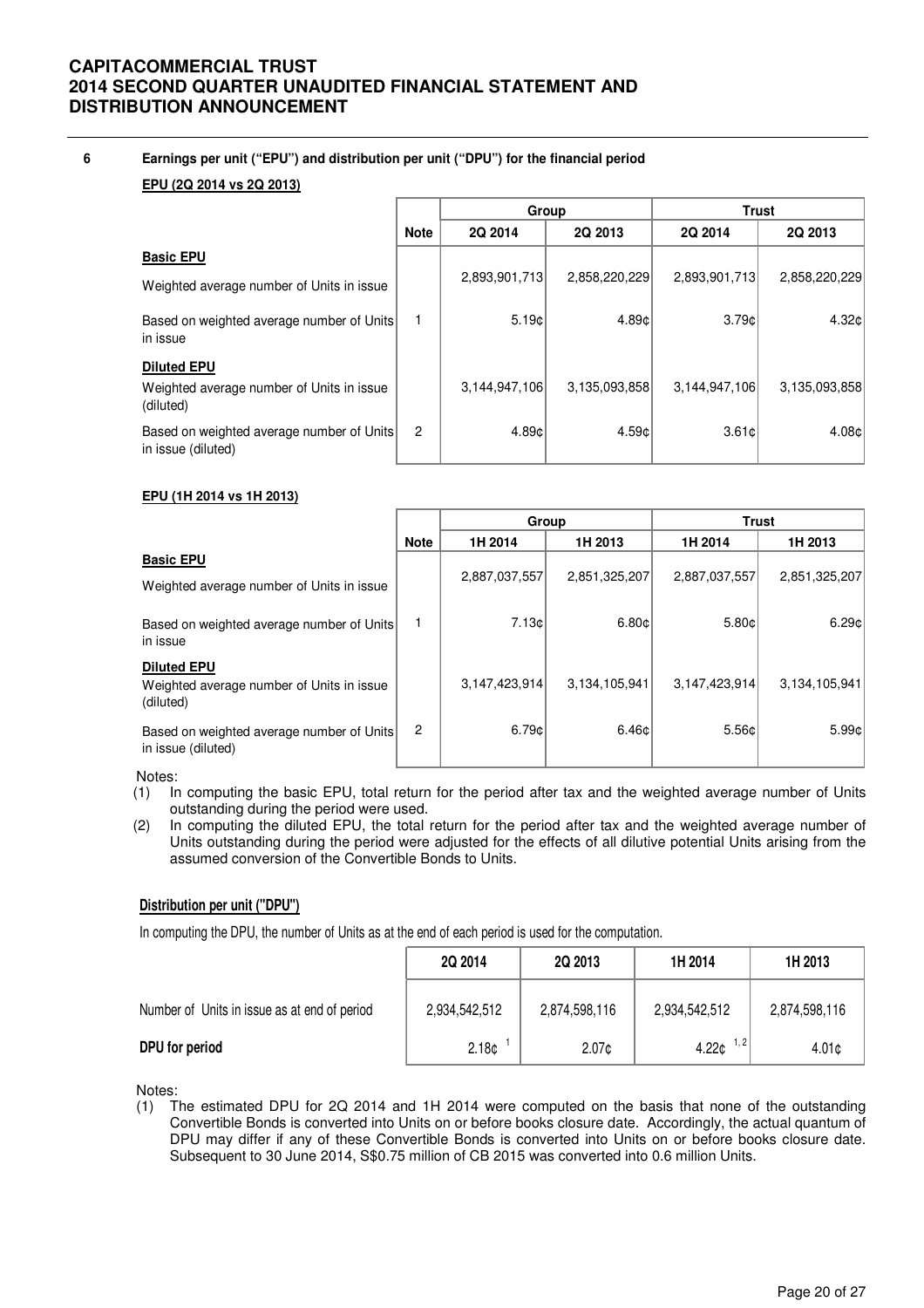(2) DPU for 1H 2014 of 4.22 cents comprised of the adjusted DPU of 2.04 cents for 1Q 2014 and DPU of 2.18 cents for 2Q 2014. DPU for 1Q 2014 was adjusted subsequent to 31 March 2014 from 2.08 cents to 2.04 cents, taking into account the conversion of principal amount of S\$61.5 million of CB 2015 into 51.6 million Units and payment of asset management fees of 2.1 million Units that are entitled to the distributable income for 1H 2014.

#### **7 Net asset value ("NAV") per Unit based on Units in issue at the end of the period**

|                                                                              |      | Group         |               | <b>Trust</b>  |               |
|------------------------------------------------------------------------------|------|---------------|---------------|---------------|---------------|
|                                                                              | Note | 30 Jun 2014   | 31 Dec 2013   | 30 Jun 2014   | 31 Dec 2013   |
| Number of Units in issue at end of the period                                |      | 2,934,542,512 | 2,878,774,346 | 2,934,542,512 | 2,878,774,346 |
| NAV (S\$'000)                                                                |      | 5,033,646     | 4,912,713     | 4,664,249     | 4,582,357     |
| NAV per Unit                                                                 |      | \$1.72        | \$1.71        | \$1.59        | \$1.59        |
| Adjusted NAV per Unit (excluding the distributable<br>income to unitholders) |      | \$1.67        | \$1.67        | \$1.55        | \$1.55        |

Note:

(1) NAV per Unit was computed based on net asset value over the number of Units in issue as at end of the period.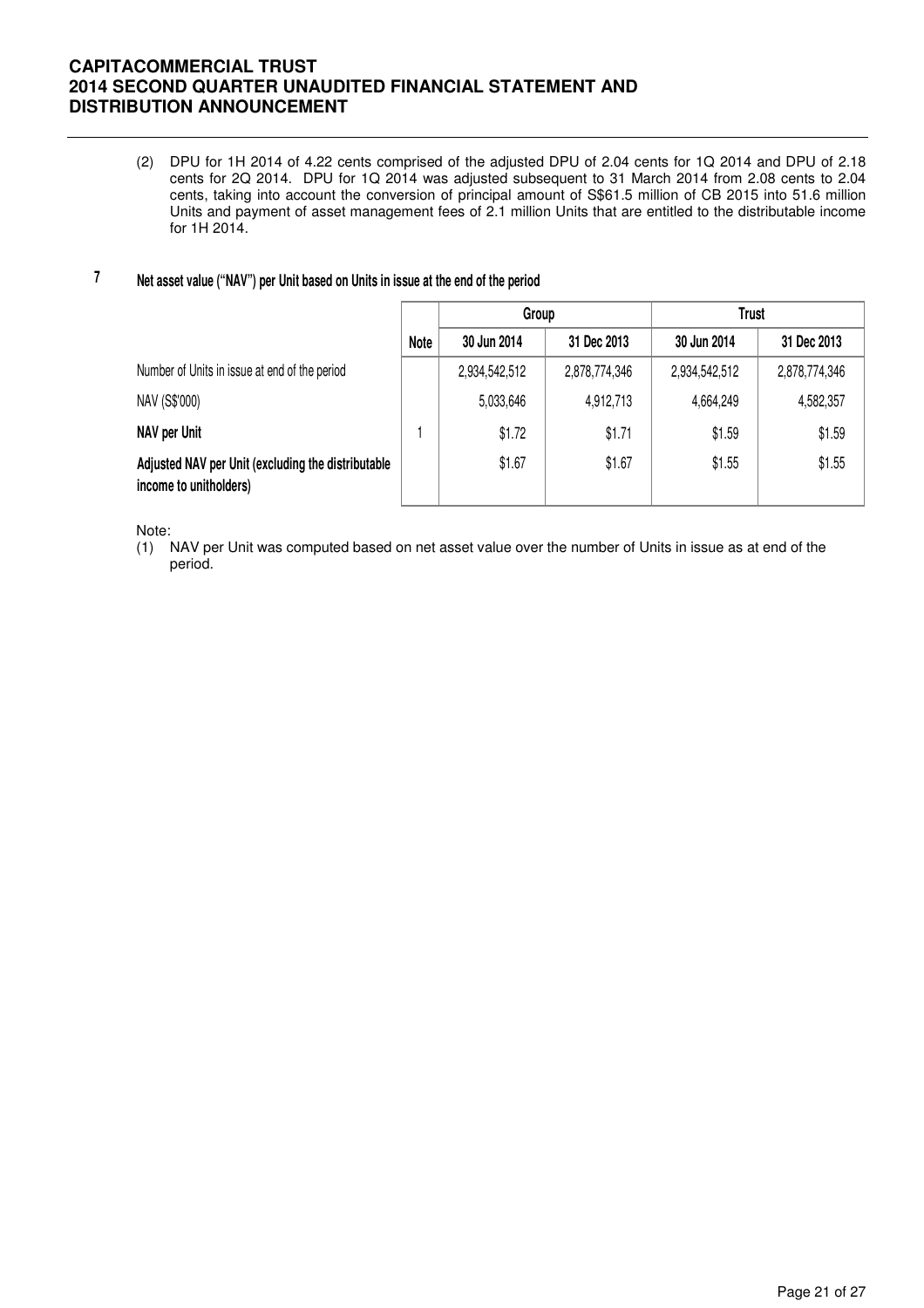#### **8 Review of the performance**

|                                                                       |              | Group             |                       |           |           |                       |           |
|-----------------------------------------------------------------------|--------------|-------------------|-----------------------|-----------|-----------|-----------------------|-----------|
| <b>Statement of Total Return</b>                                      |              | 2Q 2014           | 2Q 2013               | Change    | 1H 2014   | 1H 2013               | Change    |
|                                                                       | Note         | S\$'000           | (Restated)<br>S\$'000 | $\%$      | S\$'000   | (Restated)<br>S\$'000 | $\%$      |
| Gross revenue                                                         | a            | 65,826            | 63,782                | 3.2       | 129,827   | 125,810               | 3.2       |
| Property operating expenses                                           | b            | (13, 829)         | (13,560)              | 2.0       | (27, 127) | (25, 634)             | 5.8       |
| Net property income                                                   |              | 51,997            | 50,222                | 3.5       | 102,700   | 100,176               | 2.5       |
| Interest income                                                       |              | 916               | 920                   | (0.4)     | 1,845     | 1,876                 | (1.7)     |
| Amortisation of intangible asset                                      | C            | (1,219)           | (988)                 | 23.4      | (2, 407)  | (2,276)               | 5.8       |
| Asset management fees:                                                |              |                   |                       |           |           |                       |           |
| - Base fees                                                           |              | (1, 217)          | (1, 191)              | 2.2       | (2, 406)  | (2,352)               | 2.3       |
| - Performance fees                                                    |              | (2, 127)          | (1,986)               | 7.1       | (4,266)   | (3,916)               | 8.9       |
| Trust expenses                                                        | d            | (508)             | (1,044)               | (51.3)    | (1,267)   | (1,752)               | (27.7)    |
| Finance costs                                                         | е            | (9, 450)          | (10,096)              | (6.4)     | (19, 150) | (23,063)              | (17.0)    |
| Net income before share of results of associate and<br>joint ventures |              | 38,392            | 35,837                | 7.1       | 75,049    | 68,693                | 9.3       |
| Share of results of associate                                         | $\mathsf{f}$ | 953               | 974                   | (2.2)     | 2,005     | 1,950                 | 2.8       |
| Share of results of joint ventures                                    | g            | 59,297            | 34,222                | 73.3      | 77,449    | 51,908                | 49.2      |
| Net income                                                            |              | 98,642            | 71,033                | 38.9      | 154,503   | 122,551               | 26.1      |
| Gain on remeasurement of financial derivatives                        |              |                   |                       |           |           | 2,519                 | <b>NM</b> |
| Premium on repurchase of convertible bonds                            | h            | (1,933)           |                       | <b>NM</b> | (1,933)   |                       | <b>NM</b> |
| Net gain in fair value of investment properties                       | i            | 53,342            | 68,792                | (22.5)    | 53,342    | 68,792                | (22.5)    |
| Total return for the period before tax                                |              | 150,051           | 139,825               | 7.3       | 205,912   | 193,862               | 6.2       |
| Income tax                                                            |              | (1)               |                       | <b>NM</b> | (1)       |                       | <b>NM</b> |
| Total return for the period after tax                                 |              | 150,050           | 139,825               | 7.3       | 205,911   | 193,862               | 6.2       |
| <b>Distribution Statement</b>                                         |              |                   |                       |           |           |                       |           |
| Net income before share of results of associate and<br>joint ventures |              | 38,392            | 35,837                | 7.1       | 75,049    | 68,693                | 9.3       |
| Net tax and other adjustments                                         |              | 2,614             | 3,611                 | (27.6)    | 5,737     | 6,921                 | (17.1)    |
| Distributable income from associate and joint venture                 |              | 20,744            | 20,109                | 3.2       | 43,530    | 42,347                | 2.8       |
| Distributable income retained                                         |              |                   |                       |           | (2,637)   | (2,701)               | (2.4)     |
| Income available for distribution to unitholders                      |              | 61,750            | 59,557                | 3.7       | 121,679   | 115,260               | 5.6       |
| Tax-exempt income released                                            |              | 2,350             |                       | <b>NM</b> | 2,350     |                       | <b>NM</b> |
| Distributable income to unitholders                                   | j            | 64,100            | 59,557                | 7.6       | 124,029   | 115,260               | 7.6       |
| DPU for the period                                                    | j            | 2.18 <sub>¢</sub> | $2.07$ ¢              | 5.3       | 4.22¢     | 4.01 <sub>¢</sub>     | 5.2       |
| Annualised                                                            |              | 8.74 <sub>¢</sub> | 8.30¢                 | 5.3       | 8.51¢     | 8.09 <sub>¢</sub>     | 5.2       |

### **Review of CCT Group's performance 2Q 2014 vs 2Q 2013 (Restated)**

- a) Gross revenue of S\$65.8 million for 2Q 2014 was higher than that of 2Q 2013 by S\$2.0 million or 3.2%. The increase was due to higher revenue contribution from all properties except for One George Street. Revenue for One George Street was lower as there was no yield protection income in 2Q 2014 (2Q 2013: S\$4.0 million) due to the cessation of the Deed of Yield Protection on 10 July 2013.
- b) Property operating expenses for 2Q 2014 of S\$13.8 million were higher than that of 2Q 2013 by S\$0.3 million or 2.0% due mainly to higher property tax, although the increase was mitigated by lower ad hoc maintenance costs and marketing expenses.
- c) Amortisation expense of S\$1.2 million relates to the amortisation of intangible asset in 2Q 2014 (refer to note 4 of 1(b)(i)). This expense does not affect distributable income.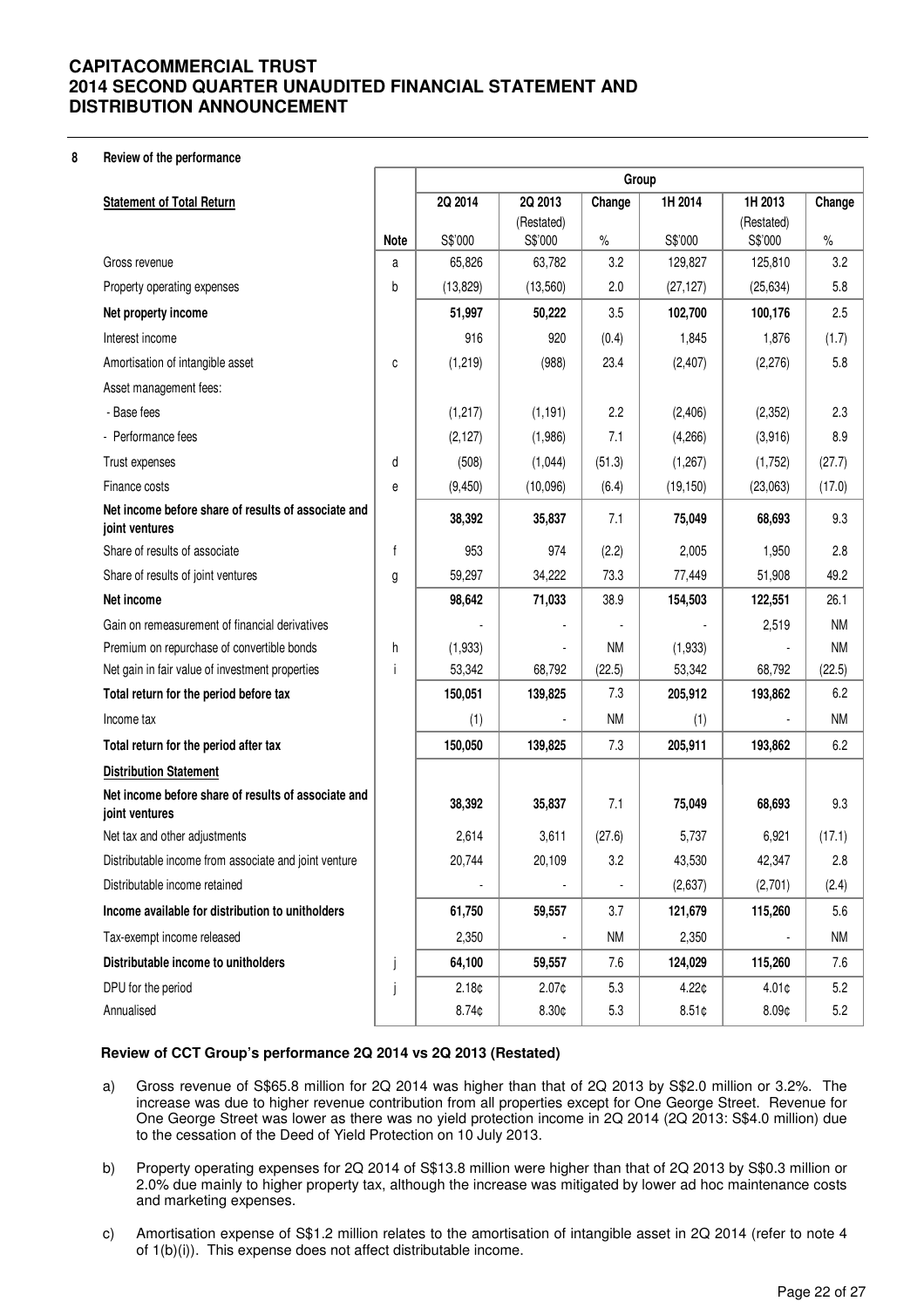- d) Trust expenses in 2Q 2014 of S\$0.5 million were lower than 2Q 2013 by S\$0.5 million or 51.3% due mainly to lower unitholders expenses and professional fees incurred.
- e) Finance costs of S\$9.5 million for 2Q 2014 were S\$0.5 million or 6.4% lower compared with 2Q 2013, due mainly to lower interest cost, amortisation and transaction costs. The conversion of the principal amount of S\$61.5 million of CB 2015 into CCT units also resulted in interest cost savings.
- f) Share of results of associate relates to CCT's 30.0% share of QCT's results on a 3-month lag basis.
- g) Share of results of joint ventures relates to CCT's 60.0% share of results of RCS Trust and CCT's 40.0% share of results of MSO Trust. The higher share of results in 2Q 2014 compared with that of 2Q 2013 was due to better performance by RCS Trust as well increase in fair value gain on the property value of Raffles City Singapore and land value of CapitaGreen.
- h) This relates to the premium on repurchase of principal amount of S\$83.25 million CB 2015 in 2Q 2014.
- i) The net gain in fair value of investment properties relates to the revaluation gains of CCT properties including Twenty Anson but excludes Raffles City Singapore (CCT's 60.0% interest) and CapitaGreen (CCT's 40.0% interest). The fair value gain of Raffles City Singapore (CCT's 60.0% interest) and CapitaGreen (CCT's 40.0% interest) were included in the share of results of joint ventures in CCT Group's statement of total return.
- j) The distributable income to unitholders in 2Q 2014 of S\$64.1 million was 7.6% higher than 2Q 2013 of S\$59.6 million mainly due to lower interest expenses, higher net property income and higher distributable income from RCS Trust as well as release of QCT's tax-exempt income. The estimated DPU in 2Q 2014 of 2.18 cents was 5.3% higher than 2Q 2013 of 2.07 cents.

### **Review of CCT Group's performance 1H 2014 vs 1H 2013 (Restated)**

- a) Gross revenue of S\$129.8 million for 1H 2014 was higher than that of 1H 2013 by S\$4.0 million or 3.2%. The increase was due to higher revenue contribution from all properties except for One George Street. Revenue for One George Street was lower as there was no yield protection income in 1H 2014 (1H 2013: S\$7.4 million) due to the cessation of the Deed of Yield Protection on 10 July 2013.
- b) Property operating expenses of S\$27.1 million was higher than that of 1H 2013 by S\$1.5 million or 5.8% due mainly to higher property tax.
- c) Amortisation expense of S\$2.4 million relates to the amortisation of intangible asset in 1H 2014 (refer to note 4 of 1(b)(i)). This expense does not affect distributable income.
- d) Trust expenses in 1H 2014 of S\$1.3 million were lower than 1H 2013 by S\$0.5 million or 27.7% due mainly to lower unitholders expenses and lower professional fees incurred.
- e) Finance costs of S\$19.2 million for 1H 2014 were S\$3.9 million or 17.0% lower compared with 1H 2013, mainly due to lower interest cost, amortization and transaction costs.
- f) Share of results of associate relates to CCT's 30.0% share of QCT's results on a 3-month lag basis.
- g) Share of results of joint ventures relates to CCT's 60.0% share of results of RCS Trust and CCT's 40.0% share of results of MSO Trust. The higher share of results in 1H 2014 compared with that of 1H 2013 was due to better performance by RCS Trust as well increase in fair value gain on the property value of Raffles City Singapore and land value of CapitaGreen.
- h) This relates to the premium on repurchase of principal amount of S\$83.25 million CB 2015 in 1H 2014.
- i) The net gain in fair value of investment properties for 1H 2014 relates to the revaluation gains of CCT including Twenty Anson but excludes Raffles City Singapore (CCT's 60.0% interest) and CapitaGreen (CCT's 40.0% interest). The fair value gain of Raffles City Singapore (CCT's 60.0% interest) and CapitaGreen (CCT's 40.0% interest) were included in the share of results of joint ventures in CCT Group's statement of total return.
- j) The distributable income to unitholders in 1H 2014 of S\$124.0 million was 7.6% higher than 1H 2013 of S\$115.3 million mainly due to lower interest expenses, higher net property income and higher distributable income from RCS Trust as well as release of QCT's tax-exempt income. The estimated DPU in 1H 2014 of 4.22 cents was 5.2% higher than 1H 2013 of 4.01 cents.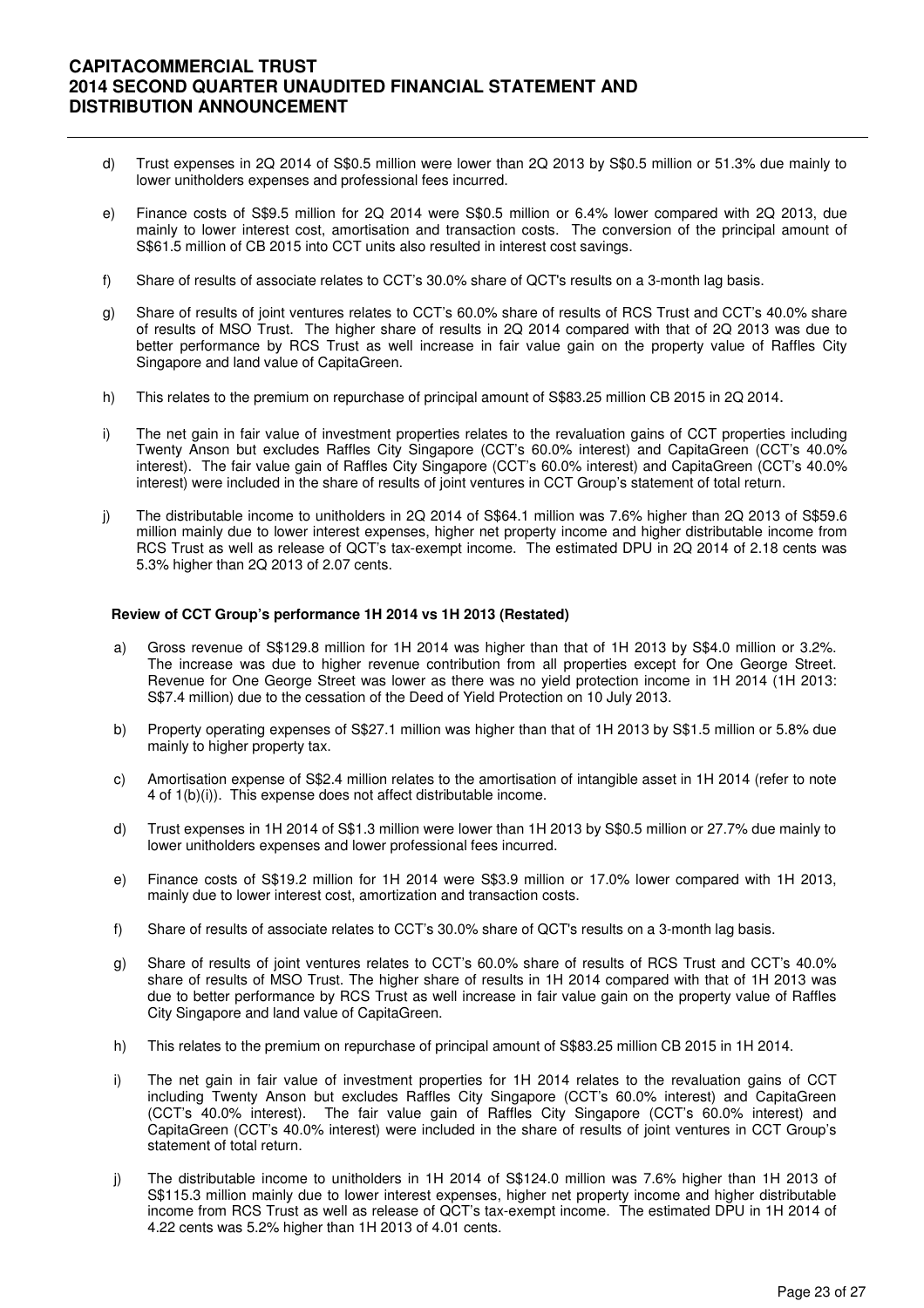#### **Net change in fair value of investment properties and investment properties under construction**

The investment properties for CCT Group which include Twenty Anson ("CCT Properties") held through CCT's 100.0% interest in FOPL, were revalued to S\$4,837.9 million as at 30 June 2014. There was an increase of S\$53.3 million over the carrying value of the investment properties of S\$4,784.6 million before revaluation. The gain in fair value of S\$53.3 million was recognized in the statement of total return in 2Q 2014. The gain in fair value has no impact on the distributable income to unitholders.

CCT's 60.0% interest in Raffles City Singapore was revalued to S\$1,846.8 million as at 30 June 2014, an increase of S\$29.3 million over its carrying value of S\$1,817.5 million. The property value of Raffles City Singapore (through CCT's 60.0% interest in RCS Trust) was accounted for as part of the net asset value of joint ventures in CCT Group's statement of financial position. The gain in fair value of S\$29.3 million was included as part of the share of results of joint ventures in CCT Group's statement of total return in 2Q 2014.

The valuation of land for CapitaGreen was increased to S\$284.8 million (CCT's 40.0% interest), an increase of S\$12.2 million over the valuation of S\$272.6 million as at 31 December 2013. Taking into account construction and related costs, the carrying value of CCT's 40% interest in CapitaGreen as at 30 June 2014 was S\$438.5 million. The carrying value of CapitaGreen (through CCT's 40% interest in MSO Trust) was accounted for as part of the net asset value of joint ventures in CCT Group's statement of financial position. The gain in fair value of S\$12.2 million was included as part of the share of results of joint ventures in CCT Group's statement of total returns in 2Q 2014.

Independent valuations were conducted as at 30 June 2014 by CBRE Pte. Ltd. for the valuation of the CCT Properties and Raffles City Singapore, and Knight Frank Pte Ltd for CapitaGreen.

The main methods of valuation adopted for investment properties comprise the Direct Capitalization Method and Discounted Cash Flow Approach. The Direct Comparison Method is used as a check against the derived values of the two main methods where applicable. Valuation of CapitaGreen's land was based on Residual Land Value Method and Direct Capitalisation Method.

#### **9 Variance from Previous Forecast / Prospect Statement**

CCT has not disclosed any forecast to the market.

#### **10 Commentary on the competitive conditions of the industry in which the group operates and any known factors or events that may affect the group in the next reporting period and the next 12 months**

The Monetary Authority of Singapore reported on 6 June 2014 that while Singapore GDP growth eased to 2.3% quarter-on-quarter in 1Q 2014, down from 6.9% in the preceding quarter, it is expected to grow by  $2 - 4\%$  in 2014 as a whole. The growth is expected to be supported by a gradual improvement in the global economy and a pickup in the IT industry.

The Singapore office market continues to see an increase in Grade A office rent in the core central business district (CBD) during the second quarter, with average monthly Grade A office rent rising by 3.4% from \$10.25 per square foot in end-March 2014 to reach \$10.60 per square foot at end-June 2014. This was driven by continued brisk leasing activities even though the overall Core CBD office occupancy rose marginally from 95.7% to 95.8%.

CCT has delievered a strong set of results in the first half of 2014 as the expired leases achieved positive rent reversions. CCT's portfolio occupancy rate of 99.4% is above the market occupancy rate of 95.8% in 2Q 2014. This quarter saw steady leasing activity with new leases and renewals of approximately 97,500 square feet, of which 31% are new leases. For CCT's Grade A office leases committed in 2Q 2014, the achieved rents in the range of S\$10.40 – S\$14.00 per square foot per month was largely above Grade A office monthly average market rent of S\$10.60 per square foot. In addition, CCT's portfolio monthly average office rent increased by 3.4% over the past 12 months from S\$7.96 to S\$8.23 per square foot.

Leasing demand in 2Q 2014 was supported by tenants from Banking, Insurance and Financial Services, Retail Products and Services as well as Energy, Commodities, Maritime and Logisitcs. New and renewed tenants signed in 2Q 2014 include Odfjell Offshore Management Pte Ltd, Mayer Brown JSM (Singapore) Pte Ltd, Rakuten Asia Pte Ltd, Halcyon Agri Corporation Pte Ltd, Le Mercier's Capital Pte Ltd and Ingensoma Financial Group Limited.

On 2 July 2014, CCT celebrated the topping-out of CapitaGreen, the Grade A premium office tower under development, which is expected to complete by end-2014. "Topping-out" means that structural construction has reached the top of the building. CapitaGreen has secured lease commitments for about 23% of the building's net lettable area.

The asset enhancement initiative at Raffles City Tower, which commenced in 4Q 2012, completed as scheduled in 2Q 2014. The upgrading works enhanced visibility and improved the office tower entrance, the canopy, drop-off area and main lobby, and is expected to deliver a return on investment of 9.3%.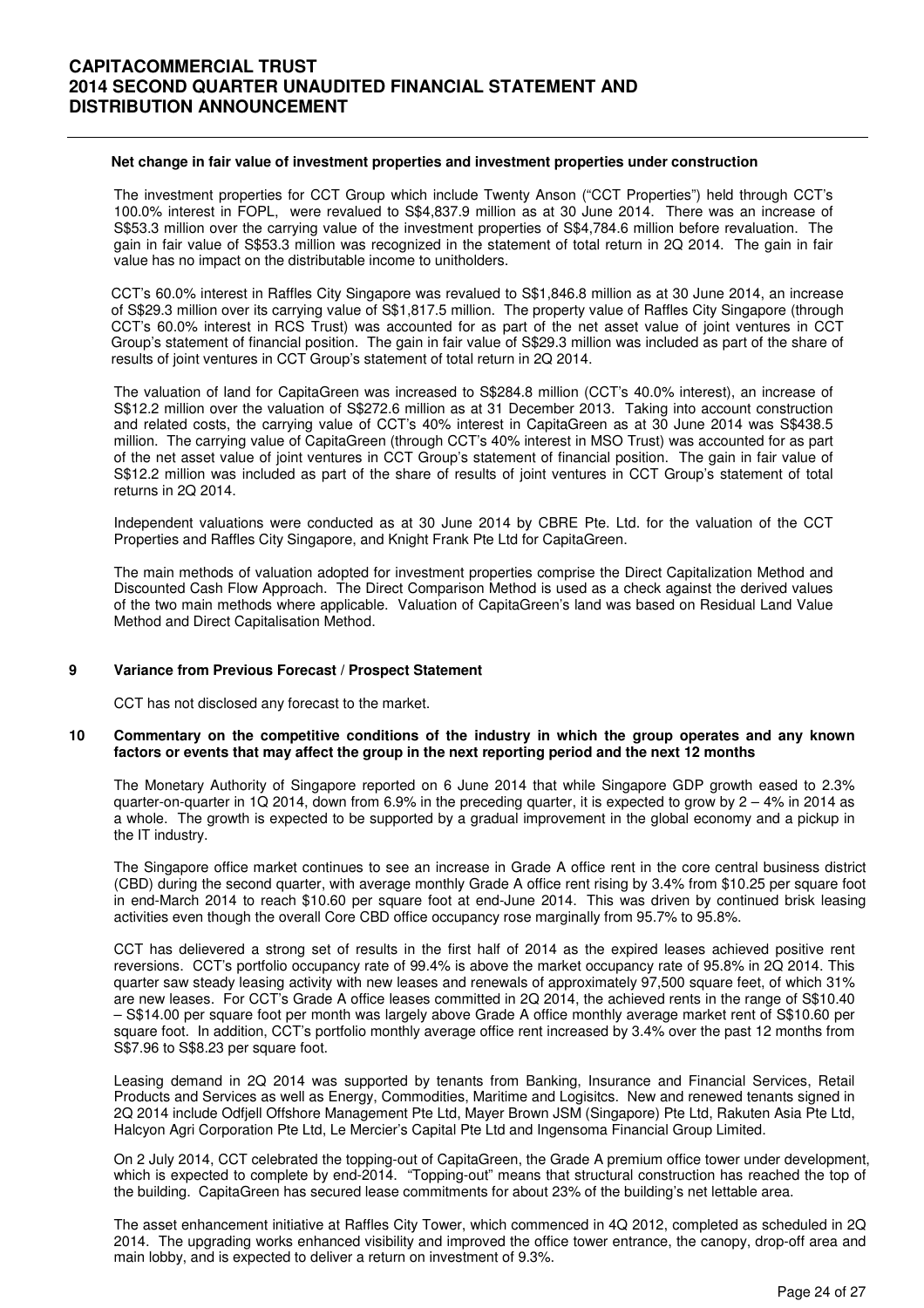CCT's balance sheet is robust with a low gearing of 28.8% and improved interest coverage ratio. The average cost of debt continues to be low at 2.4% per annum. 80% of CCT's total borrowings are on fixed interst rates which minimizes the impact of any market interest rate increases.

For 2014, CCT repurchased a total principal amount of S\$84.25 CB 2015. In addition, a total of S\$62.25 million of principal amount of CB 2015 was converted to CCT units. Accordingly, the outstanding balance of CB 2015 is now reduced to S\$43.75 million. The repurchased CB 2015 was refinanced with longer dated borrowings which extend the average debt maturity profile of CCT debt portfolio. As a result, the cost of debt is expected to be higher due to the longer tenure of the borrowings. On the other hand, the conversion of the CB 2015 would reduce CCT's interest cost as a result of the reduction in borrowings.

The conversion of principal amount of S\$62.25 million of CB 2015 resulted in additional 52.2 million new CCT units issued and led to dilution of DPU since the 1H 2014 distributable income is shared amongst the enlarged CCT units. The Manager hence released S\$2.35 million of retained tax-exempt income from QCT to mitigate the dilution in DPU due to the conversion of CB 2015 for 1H 2014. The remaining balance of the retained tax-exempt income from QCT is S\$10.3 million.

The Manager will continue to pursue proactive capital management to deliver stable distribution to unitholders.

### **Outlook**

Annual new CBD office supply from 2013 to 2016 is expected to average about 1 million square feet. This compares favourably with the 20-year historical average annual new supply and average net absorption of 1.1 million square feet and 1.0 million square feet respectively. Tight office supply conditions in the Core CBD market is expected to continue through to the first half of 2016 which, together with healthy demand, would potentially drive further rental growth.

### **11 Distributions**

### **11(a) Current financial period**

| Any distributions declared for the current financial period?<br>Yes. |           |                                                                                                                                                                                                                                                                                                                                                                                                      |  |  |  |  |
|----------------------------------------------------------------------|-----------|------------------------------------------------------------------------------------------------------------------------------------------------------------------------------------------------------------------------------------------------------------------------------------------------------------------------------------------------------------------------------------------------------|--|--|--|--|
| Name of distribution                                                 |           | Distribution for the period from 1 January 2014 to 30 June 2014                                                                                                                                                                                                                                                                                                                                      |  |  |  |  |
| Distribution type                                                    | i)<br>ii) | Taxable income<br>Tax-exempt income                                                                                                                                                                                                                                                                                                                                                                  |  |  |  |  |
| Estimated Distribution rate (1)                                      | ii)       | i) Taxable income distribution : 4.14 cents per unit<br>Tax-exempt income: 0.08 cents per unit                                                                                                                                                                                                                                                                                                       |  |  |  |  |
| Par value of units                                                   |           | Not meaningful                                                                                                                                                                                                                                                                                                                                                                                       |  |  |  |  |
| Tax rate                                                             |           | Taxable income distribution<br>Qualifying investors and individuals (other than those who hold their units<br>through a partnership) will generally receive pre-tax distributions.<br>These<br>distributions are exempt from tax in the hands of individuals unless such<br>distributions are derived through a Singapore partnership or from the carrying<br>on of a trade, business or profession. |  |  |  |  |
|                                                                      |           | Qualifying foreign non-individual investors will receive their distributions after<br>deduction of tax at the rate of 10%.                                                                                                                                                                                                                                                                           |  |  |  |  |
|                                                                      |           | All other investors will receive their distributions after deduction of tax at the<br>rate of 17%.                                                                                                                                                                                                                                                                                                   |  |  |  |  |
| Books closure date                                                   |           | <b>Tax-exempt income distribution</b><br>Tax-exempt income distribution is exempt from tax in the hands of all<br>unitholders. Tax-exempt income relates to the net income from the income<br>distribution received from Quill Capita Trust.                                                                                                                                                         |  |  |  |  |
| Date payable                                                         |           | Tuesday, 29 July 2014                                                                                                                                                                                                                                                                                                                                                                                |  |  |  |  |
|                                                                      |           | Tuesday, 26 August 2014                                                                                                                                                                                                                                                                                                                                                                              |  |  |  |  |

Note:

(1) The above estimated DPU was computed on the basis that none of the Convertible Bonds is converted into Units on or before the books closure date. Accordingly, the actual quantum of DPU may differ if any of the Convertible Bonds is converted into Units on or before the books closure date. Subsequent to 30 June 2014, S\$0.75 million of the CB 2015 was converted into 0.6 million Units.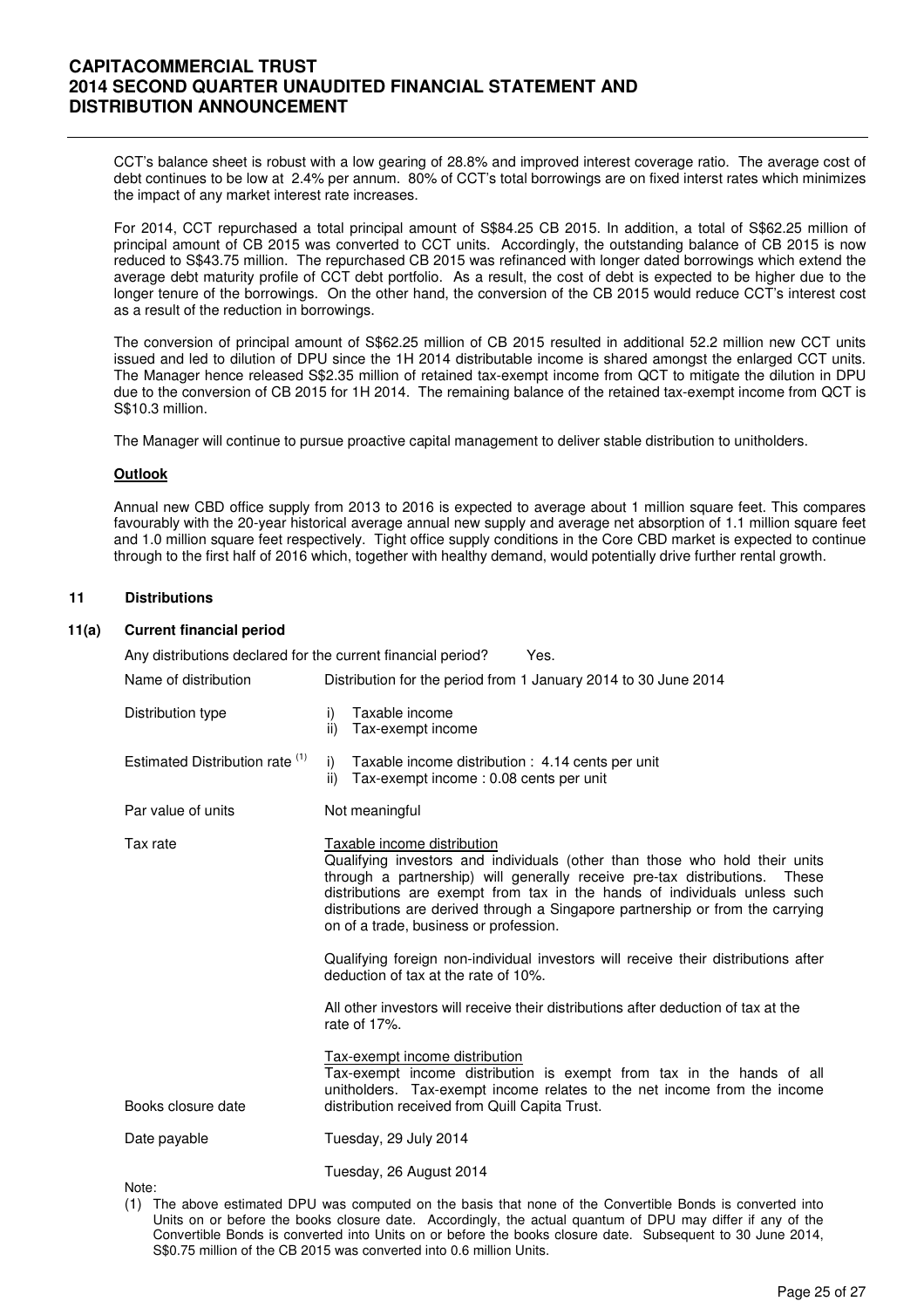| 11(b) | Corresponding period of the preceding financial period |                                                                                                                                                                                                                                                                                                                                                                                                   |  |  |  |  |  |
|-------|--------------------------------------------------------|---------------------------------------------------------------------------------------------------------------------------------------------------------------------------------------------------------------------------------------------------------------------------------------------------------------------------------------------------------------------------------------------------|--|--|--|--|--|
|       |                                                        | Any distributions declared for the current financial period?<br>Yes.                                                                                                                                                                                                                                                                                                                              |  |  |  |  |  |
|       | Name of distribution                                   | Distribution for the period from 1 January 2013 to 30 June 2013                                                                                                                                                                                                                                                                                                                                   |  |  |  |  |  |
|       | Distribution type                                      | Taxable income                                                                                                                                                                                                                                                                                                                                                                                    |  |  |  |  |  |
|       | <b>Estimated Distribution rate</b>                     | Taxable income distribution : 4.01 cents per unit                                                                                                                                                                                                                                                                                                                                                 |  |  |  |  |  |
|       | Par value of units                                     | Not meaningful                                                                                                                                                                                                                                                                                                                                                                                    |  |  |  |  |  |
|       | Tax rate                                               | Taxable income distribution<br>Qualifying investors and individuals (other than those who hold their units through a<br>partnership) will generally receive pre-tax distributions. These distributions are<br>exempt from tax in the hands of individuals unless such distributions are derived<br>through a Singapore partnership or from the carrying on of a trade, business or<br>profession. |  |  |  |  |  |
|       |                                                        | Qualifying foreign non-individual investors will receive their distributions after<br>deduction of tax at the rate of 10%.                                                                                                                                                                                                                                                                        |  |  |  |  |  |
|       |                                                        | All other investors will receive their distributions after deduction of tax at the rate of<br>17%.                                                                                                                                                                                                                                                                                                |  |  |  |  |  |
|       | Books closure date                                     | Wednesday, 31 July 2013                                                                                                                                                                                                                                                                                                                                                                           |  |  |  |  |  |
|       | Date payable                                           | Thursday, 29 August 2013                                                                                                                                                                                                                                                                                                                                                                          |  |  |  |  |  |

### **12 If no distribution has been declared/recommended, a statement to that effect**  NA

### **13 General mandate relating to interested party transactions**

The Trust has not obtained a general mandate from unitholders for Interested Person Transactions.

### **14 Confirmation pursuant to Rule 705(5) of the Listing Manual**

To the best of our knowledge, nothing has come to the attention of the Board of Directors of the Manager which may render the unaudited interim financial results of the Group and Trust (comprising the statements of financial position as at 30 June 2014, statements of total return & distribution statements, statements of movements in unitholders' funds and statement of cash flow of the Group for the six months ended on that date, together with their accompanying notes) to be false or misleading in any material respect.

On behalf of the Board CapitaCommercial Trust Management Limited

Lynette Leong Chin Yee Chief Executive Officer / Executive Director

Wen Khai Meng Non-Executive Director